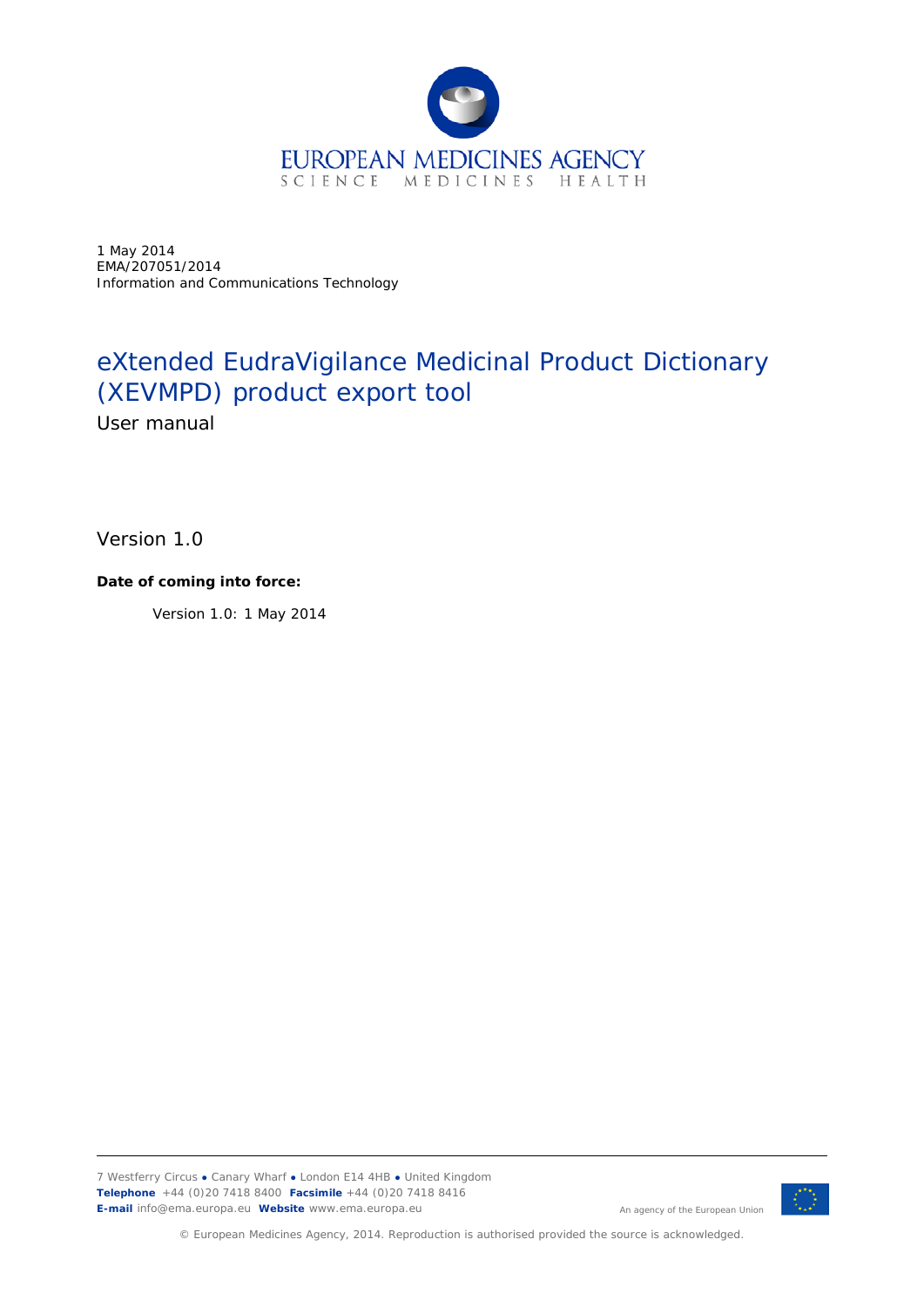# **Table of contents**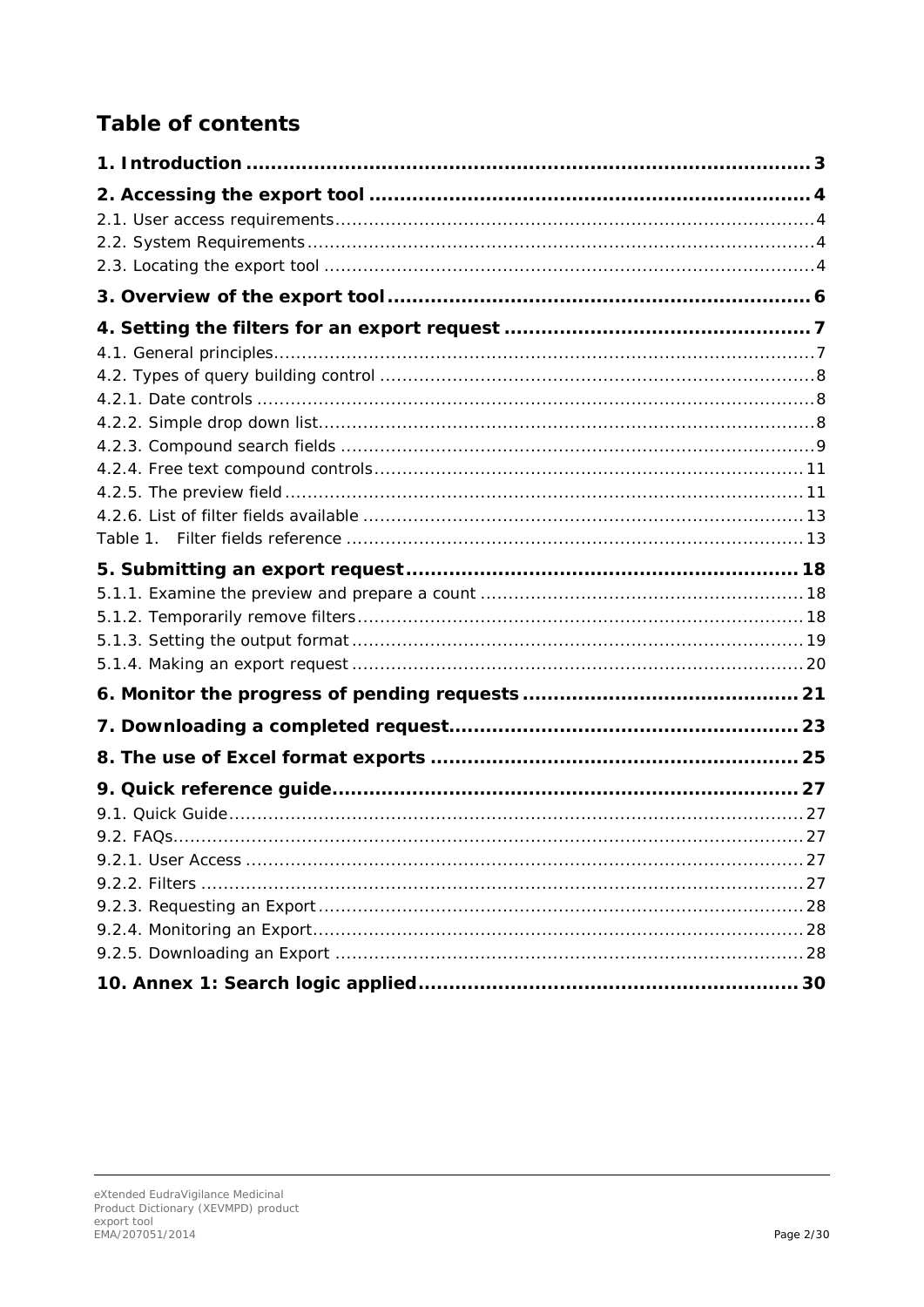## <span id="page-2-0"></span>**1. Introduction**

The Agency has introduced a tool by which registered users of the Eudravigilance system with permissions to view and submit xEVMPD data may extract the current data held within the xEVMPD for their products at the headquarter level. This document describes the use of this export tool by system users other than the European Medicines Agency (EMA).

This document is divided into eight main sections, which reflect the flow of use of the tool, as follows

- Section [2.](#page-2-1) describes how to [access the export tool.](#page-2-1)
- Section [3.](#page-5-0) provides an **overview** of the use of the tool.
- Section [4.](#page-6-0) describes in detail the process of [setting query filters](#page-6-0) in preparation for making an export request.
- Section [5.](#page-17-0) describes the export formats available and [how to submit a request.](#page-17-0)
- Section [6.](#page-19-1) describes how to [monitor the progress of a pending request.](#page-19-1)
- Section [7.](#page-21-0) describes how to deal with [downloading a completed request.](#page-21-0)
- Section [8.](#page-23-0) deals with the use of [Excel format exports.](#page-23-0)
- <span id="page-2-1"></span>Section [9.](#page-26-0) is a quick reference quide and answers frequently asked questions.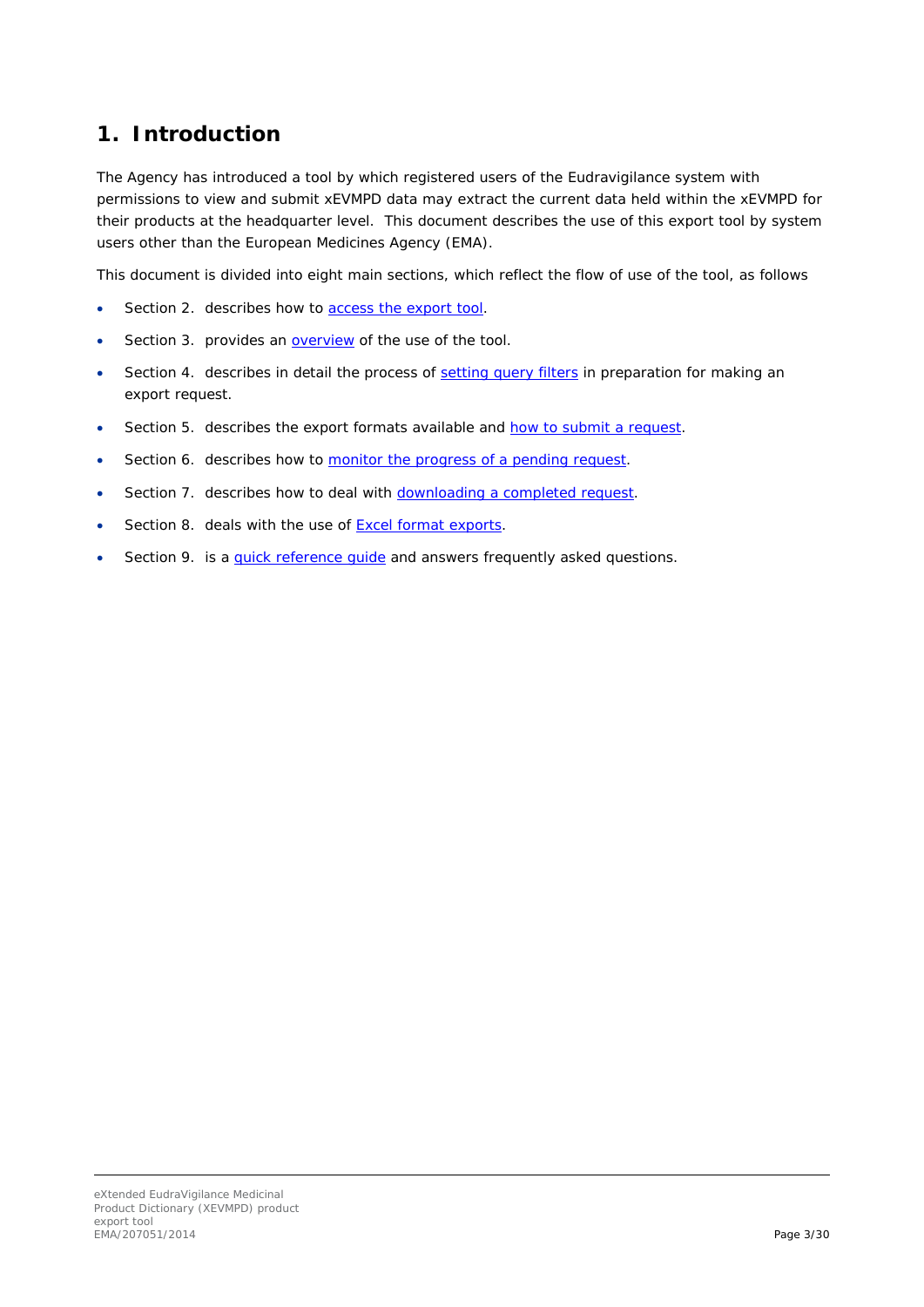### <span id="page-3-0"></span>**2. Accessing the export tool**

#### <span id="page-3-1"></span>*2.1. User access requirements*

The export tool is open to any user fulfilling all of the following criteria:

- Is a member of an Organisation registered by the EudraVigilance Registration Team in the production environment; if the user's organisation has been able to submit product messages successfully this must already be the case.
- The registered organisation is a member of the EV Human xEVMPD community; if the user's organisation has been able to submit product messages successfully this must already be the case.
- The user must be a recognised user associated with the registered organisation and must be in possession of a EudraVigilance user name and password.
- The user must have permission to send and view xEVMPD data in the EudraVigilance system.

### <span id="page-3-2"></span>*2.2. System Requirements*

The export tool is designed to work on machines operating under Windows 7 using Internet Explorer 8 (IE8) or above. Earlier versions of Windows, Internet Explorer and other operating systems/browsers will not receive support for the export tool should issues arise.

Note that if the export tool is used in IE8, it is necessary to disable compatibility mode for the browser as described here:

[http://windows.microsoft.com/en-gb/internet-explorer/use-compatibility-view#ie=ie-8](http://windows.microsoft.com/en-gb/internet-explorer/use-compatibility-view%23ie=ie-8)

#### <span id="page-3-3"></span>*2.3. Locating the export tool*

The export tool can be accessed directly via an IE browser at the following url which may be bookmarked: [https://eudravigilance.ema.europa.eu/evmpdex/.](https://eudravigilance.ema.europa.eu/evmpdex/)

Alternatively, the application may be accessed via the main [EudraVigilance secure home page](https://eudravigilance.ema.europa.eu/human/restricted/PublicView/list2.asp) where a link will be found in the "EV Services" frame in the top left hand corner of the page.





No matter which means of accessing the tool is used, the user will be presented with a standard password entry screen in which ones EudraVigilance user name and password must be entered exactly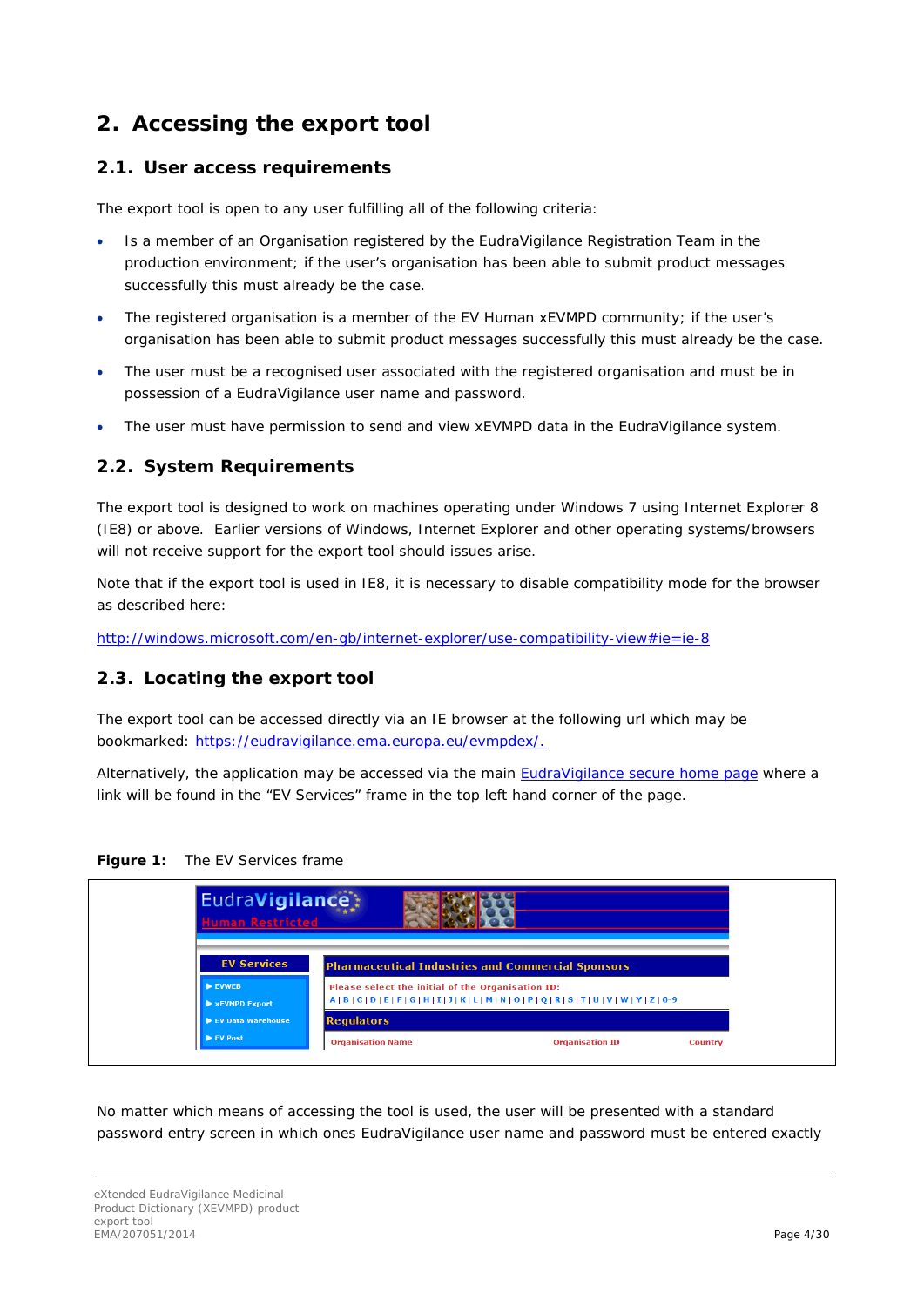as supplied/set. Note that if one already has an EV WEB session active on the same computer, the authentication from this session is carried forward to the export tool; thus this step is omitted.

If the user or organisation does not fulfil the access criteria described in the [user access requirements](#page-3-1)  [section](#page-3-1) then one of a number of messages will be displayed and access to the tool will be denied.

**Figure 2:** Typical entry denial message



Assuming authentication is successful the user may proceed as described in the following sections.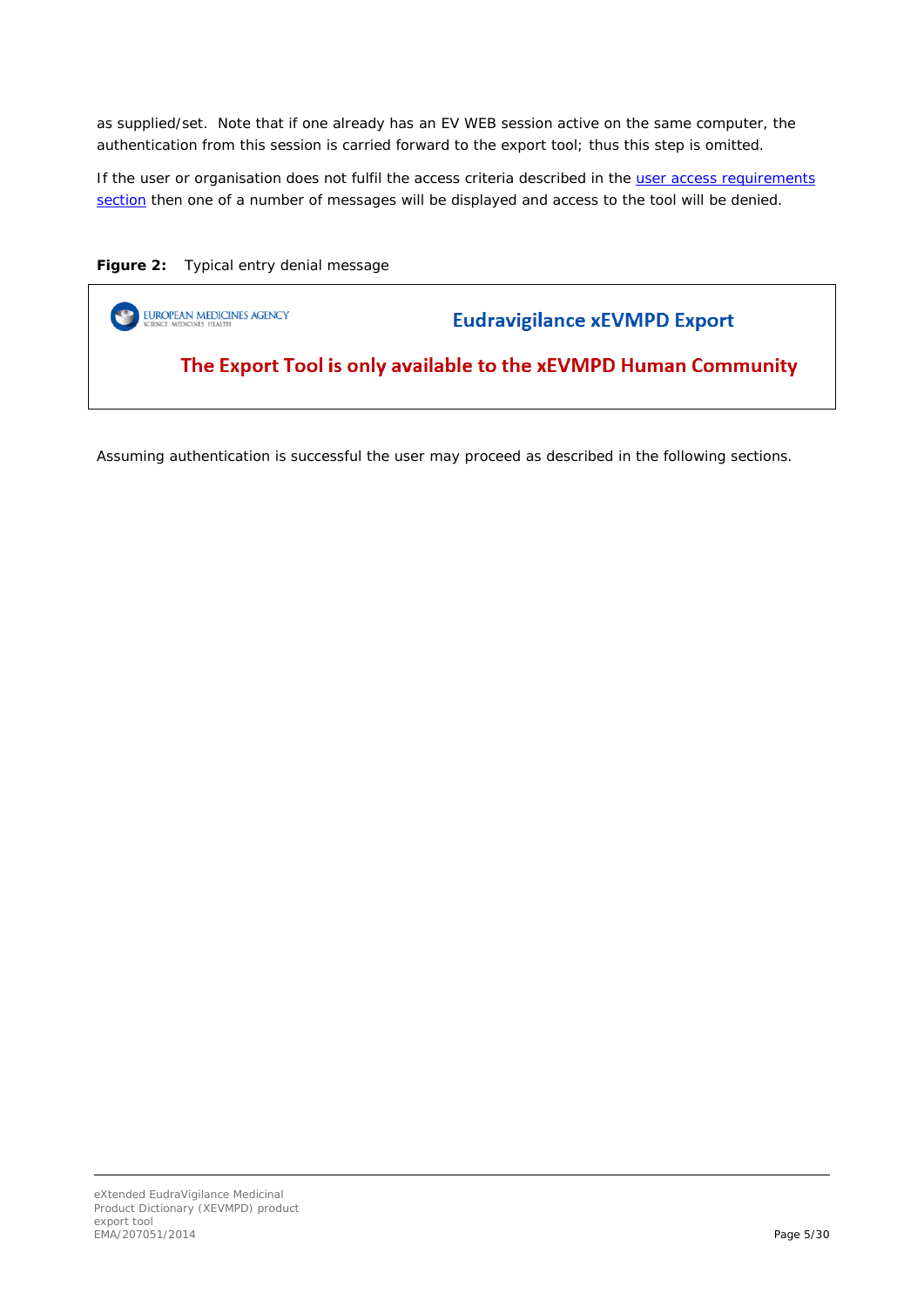## <span id="page-5-0"></span>**3. Overview of the export tool**

The tool is presented in a single screen and contains four functional areas:

|                 | MIDICINES HEALTH                              | <b>EUROPEAN MEDICINES AGENCY</b>                                                                                                                                                                                  |                             | <b>Eudravigilance xEVMPD Export</b>   |                           |         |  |  |  |  |
|-----------------|-----------------------------------------------|-------------------------------------------------------------------------------------------------------------------------------------------------------------------------------------------------------------------|-----------------------------|---------------------------------------|---------------------------|---------|--|--|--|--|
|                 | <b>Filters</b>                                | Click the name to display / hide the filter Data and Actions.<br>The Filter Name is highlighted if the filter is valued.<br>The Active Filters section will display the Valued Filters and allow to disable them. |                             |                                       | Human Production V. 7.8.1 |         |  |  |  |  |
|                 | <b>Start Date</b>                             |                                                                                                                                                                                                                   |                             |                                       |                           |         |  |  |  |  |
|                 | <b>End Date</b>                               |                                                                                                                                                                                                                   |                             |                                       |                           |         |  |  |  |  |
|                 | <b>Relinked by EMA</b>                        |                                                                                                                                                                                                                   |                             |                                       |                           |         |  |  |  |  |
|                 | Authorised / Development                      |                                                                                                                                                                                                                   |                             |                                       |                           |         |  |  |  |  |
| Query           | Ingredient                                    |                                                                                                                                                                                                                   |                             |                                       |                           |         |  |  |  |  |
|                 | <b>Pharmaceutical Form</b>                    |                                                                                                                                                                                                                   |                             |                                       |                           |         |  |  |  |  |
| <b>Building</b> | ATC Code                                      |                                                                                                                                                                                                                   |                             |                                       |                           |         |  |  |  |  |
|                 | <b>Indication MedDRA Code</b>                 |                                                                                                                                                                                                                   |                             |                                       |                           |         |  |  |  |  |
|                 | MAH / Sponsor                                 |                                                                                                                                                                                                                   |                             |                                       |                           |         |  |  |  |  |
|                 | QPPV                                          |                                                                                                                                                                                                                   |                             |                                       |                           |         |  |  |  |  |
|                 | <b>Master File Location</b>                   |                                                                                                                                                                                                                   |                             |                                       |                           |         |  |  |  |  |
|                 | <b>Owner Organisation</b>                     |                                                                                                                                                                                                                   |                             |                                       |                           |         |  |  |  |  |
|                 | <b>Authorisation Country Code</b>             |                                                                                                                                                                                                                   |                             |                                       |                           |         |  |  |  |  |
|                 | <b>Authorisation Procedure</b>                |                                                                                                                                                                                                                   |                             |                                       |                           |         |  |  |  |  |
|                 | Authorization Chatus<br><b>Active Filters</b> | Click on the Name of the Filter to<br>disable/enable it.                                                                                                                                                          |                             |                                       |                           |         |  |  |  |  |
| Requesting      | Title:                                        | v xEVMPD (Decoded)<br><b>Excel</b>                                                                                                                                                                                | Count<br>Count<br>(Decoded) | <b>Request</b><br><b>Refresh List</b> |                           |         |  |  |  |  |
|                 | <b>Request Title</b>                          |                                                                                                                                                                                                                   | Size                        | <b>Status</b>                         |                           |         |  |  |  |  |
| Request         |                                               |                                                                                                                                                                                                                   |                             |                                       |                           |         |  |  |  |  |
| Monitoring      |                                               |                                                                                                                                                                                                                   |                             |                                       |                           |         |  |  |  |  |
|                 | Requested on 26/03/2014 10:29, xEVMPD         |                                                                                                                                                                                                                   | 25862 (9.4 MB)              |                                       | Download Archive          |         |  |  |  |  |
|                 | Requested on 25/03/2014 18:05, xEVMPD         |                                                                                                                                                                                                                   | 25862 (9.4 MB)              | Completed<br>Completed                | Download                  | Archive |  |  |  |  |
| Downloading     | Requested on 11/03/2014 17:27, xEVMPD         |                                                                                                                                                                                                                   | 25862 (9.4 MB)              | Completed                             | Download                  | Archive |  |  |  |  |
|                 | Requested on 11/03/2014 17:03, xEVMPD         |                                                                                                                                                                                                                   | 25862 (9.4 MB)              | Completed                             | Download Archive          |         |  |  |  |  |
|                 | Requested on 11/03/2014 17:03, xEVMPD         |                                                                                                                                                                                                                   | 25862 (9.4 MB)              | Completed                             | Download Archive          |         |  |  |  |  |

**Figure 3:** The export work screen

The purpose of each of these areas is described in more detail in the following sections.

- The [query building area](#page-6-0) is used to set a series of criteria which will limit the products to be exported.
- The [requesting area](#page-17-0) is used to set the format of the export required, identify the request and obtain a count of the number of products to be exported as well as submitting the export request.
- The request [monitoring area](#page-19-1) is used to advise the user of the progress towards completion of the request, and can be used by the user to cancel outstanding requests.
- The [downloading area](#page-21-0) is used to download the files generated when the request is fulfilled.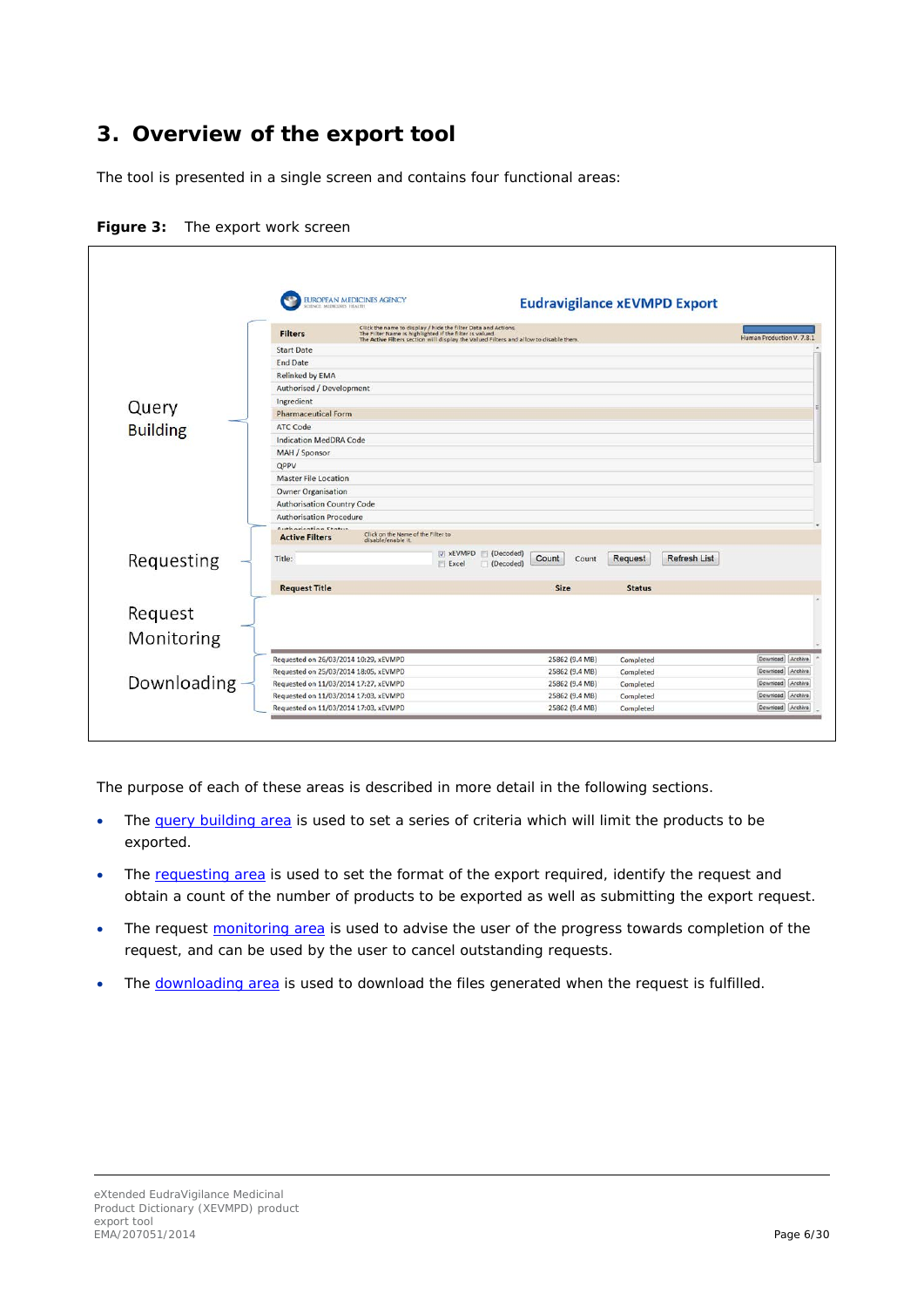## <span id="page-6-0"></span>**4. Setting the filters for an export request**

### <span id="page-6-1"></span>*4.1. General principles*

In preparing an export, the user should limit the request to only those products which are required to meet a particular need; please note that requests that involve large numbers (1000 +) of products will cause delays for all other users of the system.

Limiting a request is achieved by setting a series of filters in this section of the application. If no filters are set then, by default, the following products will be exported upon processing of the request;

The current version of all authorised products last submitted or updated on or after 5<sup>th</sup> March 2012 (under Article 57 business rules) that is the responsibility of the logged on user's organisation headquarter organisation;

PLUS

The current version, regardless of submission date, of every development product that is the responsibility of the logged on user's organisation headquarter organisation.

When filters are applied, each product that is returned must fulfil the criteria set in *all* of the fields with filters set, however some fields offer the opportunity to prepare one or more lists of values in which case *within this field only* a product only needs to fulfil one of the selected criteria (plus all the criteria set in the other filter fields) in order to be included in the export.

Expansion and contraction of individual filter controls is toggled by clicking on the relevant field label. If values have been set within a field, then the label will be blue, and the label (or a shortened version of it) will appear in the active filters area of the requesting area. This sequence of events is shown for various filter fields below:

| Inactive closed<br>controls | <b>Relinked by EMA</b><br><b>Type</b><br>Ingredient                     |                                                          |             |
|-----------------------------|-------------------------------------------------------------------------|----------------------------------------------------------|-------------|
| Active expanded<br>control  | Type                                                                    | Authorised<br>Development                                |             |
| Active closed<br>controls   | <b>Relinked by EMA</b><br><b>Authorised / Development</b><br>Ingredient |                                                          |             |
| <b>Request Area</b>         | <b>I POMERING MAINER</b><br><b>Active Filters</b>                       | Click on the Name of the Filter to<br>disable/enable it. | <b>Type</b> |

**Figure 4:** Different views of a filter field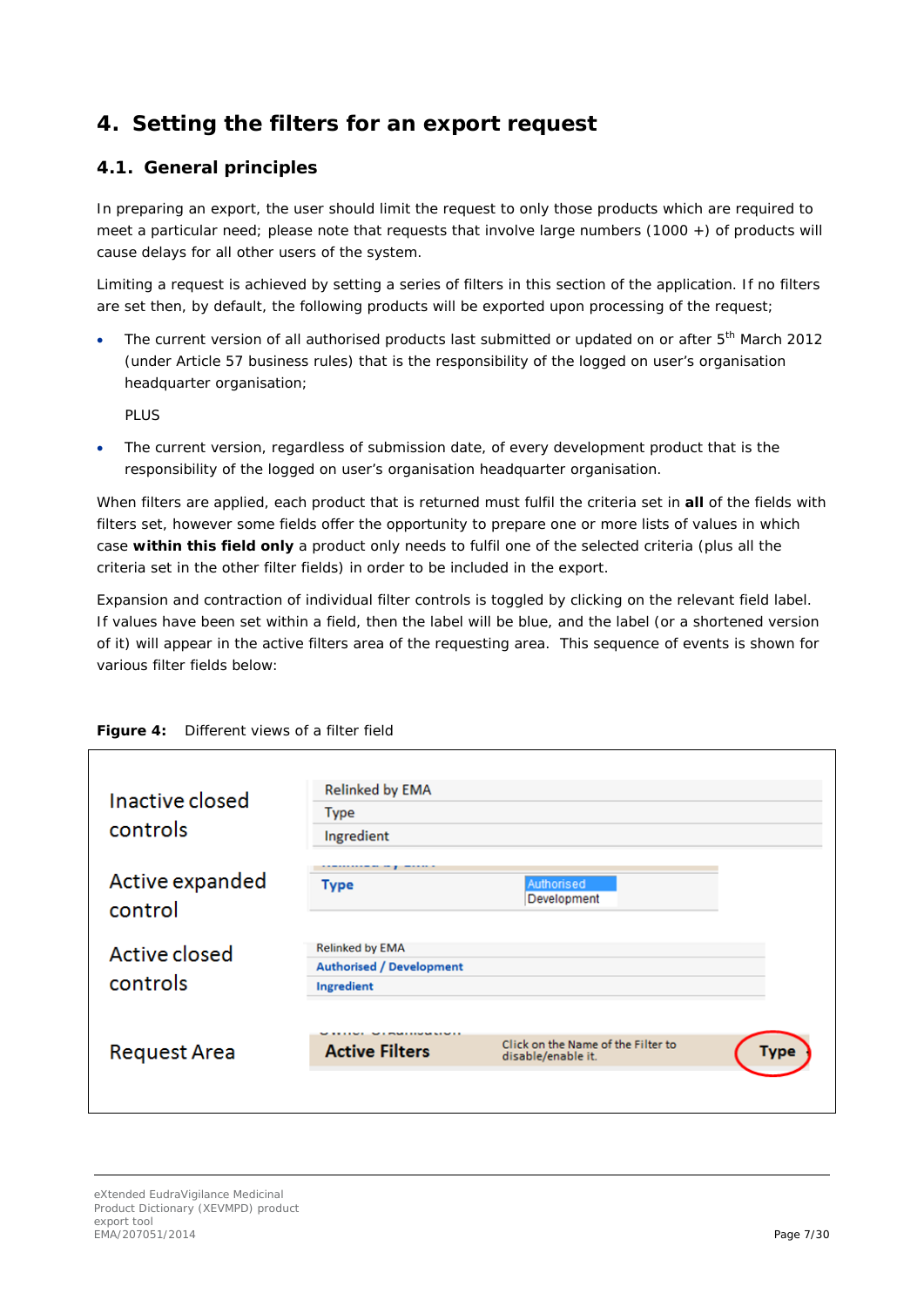[Table 1](#page-12-1) shows the filter fields available and key facts about these fields.

#### <span id="page-7-0"></span>*4.2. Types of query building control*

As will be seen, there are a number of different fields that can be set as filters, the type of filter presented differs between fields, but is one of the following types:

### <span id="page-7-1"></span>**4.2.1. Date controls**

Calendar controls are used where appropriate; the control is accessed by clicking in the box when the field is expanded.

| <b>Start Date</b>          |          |  |                                    |  |                                                                   |
|----------------------------|----------|--|------------------------------------|--|-------------------------------------------------------------------|
| Date of the Last Update.   | $-4 - 4$ |  | [Close]                            |  | $\blacktriangleright$ $\blacktriangleright$ $\blacktriangleright$ |
| <b>End Date</b>            |          |  | February 2014                      |  |                                                                   |
| <b>Relinked by EMA</b>     |          |  | Sun Mon Tue Wed Thu Fri Sat        |  |                                                                   |
| Authorised / Development   |          |  |                                    |  |                                                                   |
| Ingredient                 | 9        |  | 2 3 4 5 6 7 8<br>10 11 12 13 14 15 |  |                                                                   |
| <b>Pharmaceutical Form</b> |          |  | 16 17 18 19 20 21 22               |  |                                                                   |
| <b>ATC Code</b>            |          |  | 23 24 25 26 27 28                  |  |                                                                   |

To select a date, click on the number in the calendar, to change the year use the double arrows, and to change the month use the single arrows. If a date is selected and appears in the box above the calendar, then this may be cleared by clicking the "clear" button to the right of the expanded section.

### <span id="page-7-2"></span>**4.2.2. Simple drop down list**

In cases where the values appear as simple lists of values in the EV system i.e. authorisation status, then the available data is presented as a simple drop down list;

**Figure 6:** Use of a simple drop down filter control

| Authorisation Statuses of Products. | <b>Authorisation Status</b>                                | Valid | Clear |  |
|-------------------------------------|------------------------------------------------------------|-------|-------|--|
|                                     | Lookup automatically executed.<br>Multiple selection list. |       |       |  |

Notes for use of simple drop down lists;

- The list is automatically filtered to contain only those values in use within the products of the logged-in user's organisation HQ.
- The list of values presented takes no account of the values selected in any other filter control.
- These lists can be refreshed using the button to the right of the control but by default contain all values used in the logged-in user's (and all other users' belonging to the same HQ) products.
- Selections in the list are cleared using the button to the right of the control.
- Selections can be made as follows:
	- − To select a single item click the item;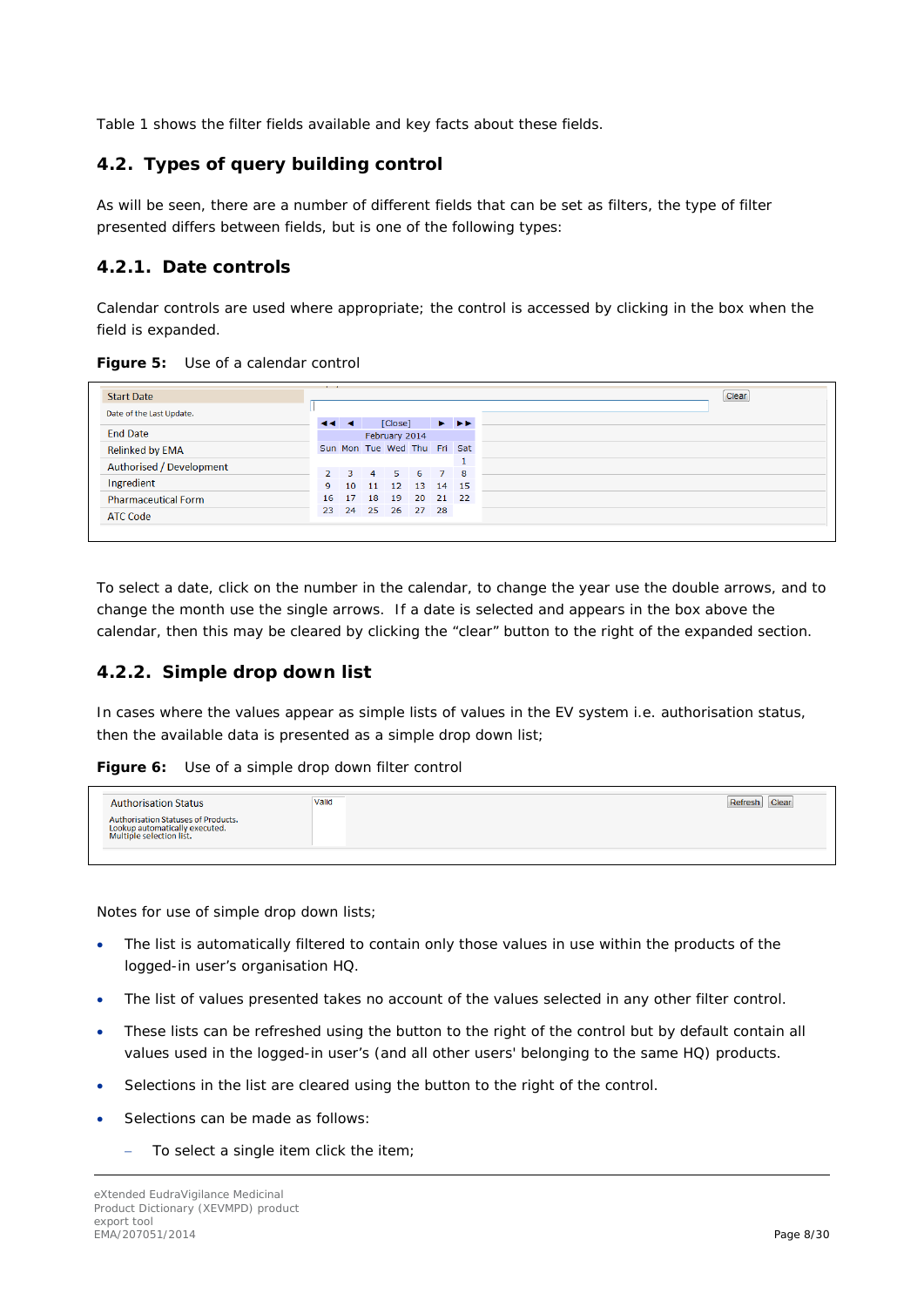- Use shift + click to select a continual range of items;
- Use control + click to select a range of items with gaps in.
- If all values in a control are selected, then it is more efficient to clear the control and make the search field inactive, as using no filter for a field gives better system performance than setting all of the values within the field.
- In some cases the control may appear empty even after using the refresh button, when this occurs the background of the list will appear yellow -the situation arises when the logged-in user's Organisation HQ does not have any products, which contain one of the values that could be in the list, i.e. if an organisation only has development products in the xEVMPD and the authorisation status filter is being used.
- Some fields are exclusive to authorised products and as such, these should not be used if development products are expected in the import, as there is no circumstance where the use of these filter can yield development products. Where this is the case it is indicated in [Table 1.](#page-12-1)

#### <span id="page-8-0"></span>**4.2.3. Compound search fields**

In cases where the values represent entities in the xEVMPD i.e. pharmaceutical form and for all product name fields, then the compound search controls are used to set filters;

#### Figure 7: Use of a compound search control

| Ingredient<br>Substances referenced in Product Ingredients.<br>Lookup filter on Names and EV Code.<br>Multiple selection list. | SUB13091MIG - BISMUTH SUBGALLATE<br>SUB00875MIG - BROMHEXINE HYDROCHLORIDE<br>SUB00951MIG - CALCITONIN (SALMON)<br>SUB06053MIG - CALCIUM GLUBIONATE<br>SUB11772MIG - CALCIUM HYDROGEN PHOSPHATE (ANHYDROUS) | <b>New</b><br>Copy<br>Clear<br>Refresh<br>Έ<br>Order: Code V Text |
|--------------------------------------------------------------------------------------------------------------------------------|-------------------------------------------------------------------------------------------------------------------------------------------------------------------------------------------------------------|-------------------------------------------------------------------|
|                                                                                                                                |                                                                                                                                                                                                             |                                                                   |

Notes for use of compound search controls:

- The list is automatically filtered to contain only those values in use within the products of the logged-in user's organisation HQ but refresh must be clicked in order to show the values;
- The list of values presented takes no account of the values selected in any other filter control;
- There is a limit of 50 values presented in each list whether the search box contains a value or not, if this number is exceeded, then the background colour of the list becomes yellow as shown in the example above;
- Once loaded, the list may be ordered by either EV Code or text value using the order boxes to the right;
- The list presented can itself be filtered using the search box at the top of the control area (see Figure 8):
	- − The search can be based on either names or EV Codes;
	- − Multiple values can be separated by use of the pipe (|) character;
	- Any value can use the wildcard character in any position in the string.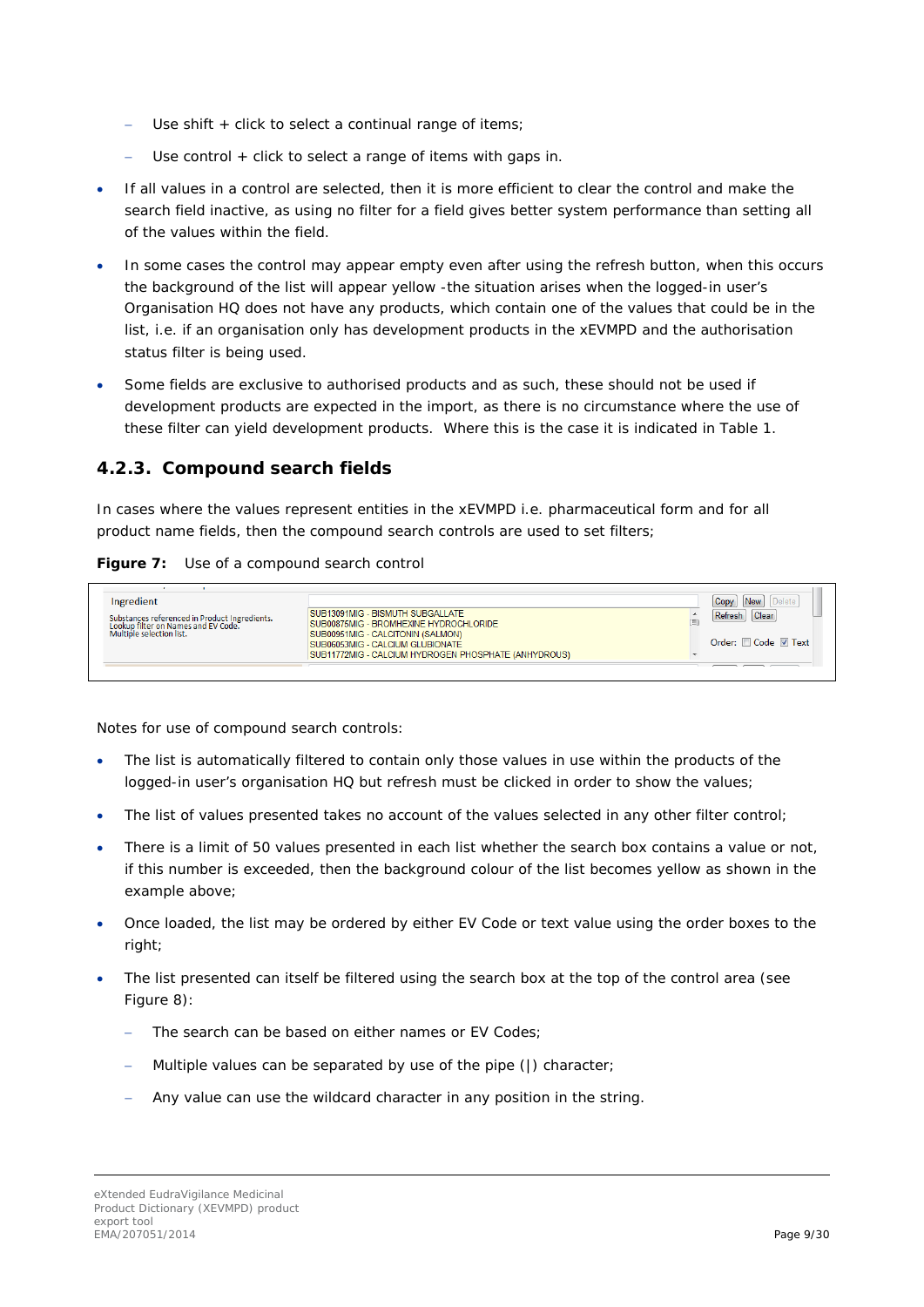

| Ingredient | SUB12417MIGISUB127*                               | <b>New</b><br>Copy |
|------------|---------------------------------------------------|--------------------|
|            | UB12417MIG - A-TOCOPHEROL<br>SUB12705MIG - ACACIA | Clear              |
|            | SUB12730MIG - ACETYLSALICYLIC ACID                |                    |
|            |                                                   |                    |

• For situations where it is not possible to create a single list within a field, for example where more than fifty values are required or when it is not possible to create a single search to list the values required; the control can be duplicated to perform an "or" search within this particular field. In order to do this; use the "new" (creates an empty control) or the "copy" (duplicates the values in the current control) button to the right (see Figure 9):

**Figure 9:** Search tips for compound controls (searching using multiple copies of the same field)

- The control may be emptied using the "clear" button to the right.
- Each repeat (except the last remaining) may be deleted.
- Each repeat may be cleared, refreshed or duplicated as before by using the appropriate button within the control.
- Selections can be made within each control in a field as follows:
	- − To select a single item click the item;
	- Use shift + click to select a continual range of items;
	- Use control + click to select a range of items with gaps in.
- If all values in a control are selected, then it is more efficient to clear the control and make the search field inactive as using no filter for a field gives better system performance than setting all of the values within the field.
- If either more than fifty (or zero) values are returned by the refresh action, then the background colour of the list is yellow.
- Some fields are exclusive to authorised products and as such these should not be used if development products are expected in the import, as there is no circumstance where the use of these filter can yield development products. Where this is the case, it is indicated in [Table 1.](#page-12-1)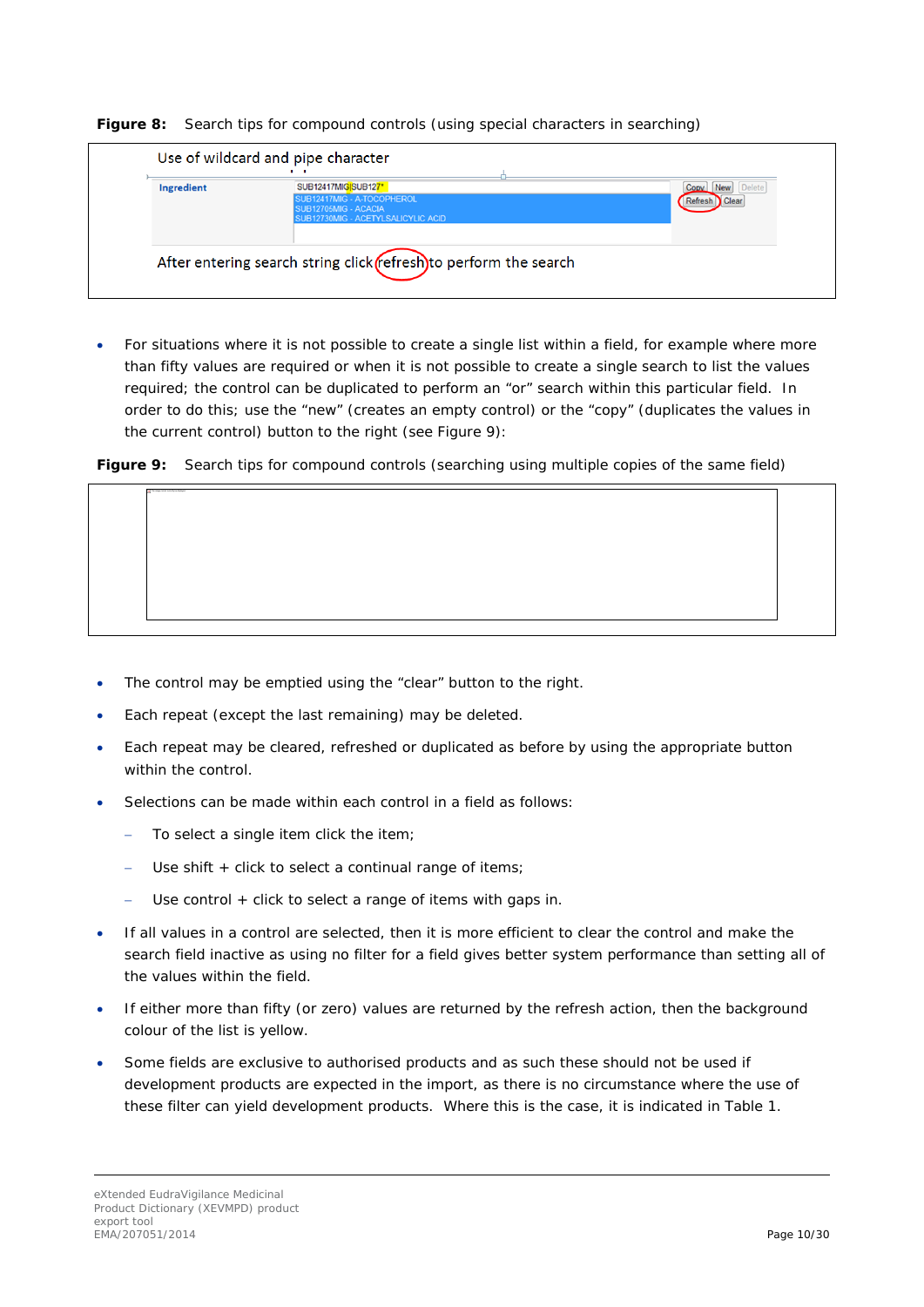### <span id="page-10-0"></span>**4.2.4. Free text compound controls**

There are a number of filter controls where the only value searched is the value in a text box but a results list below the control previews the values that would be found by the typed filter condition. In the example in Figure 10, the user has prepared a filter which returns every product with any name beginning with CLA, a second filter with the text CLE\* (any name beginning with CLE) and a third which was prepared using the same CLE search and then clicking on one particular result in the list after clicking refresh.

In this case, the combined filters set for any product name would be "any name starting with CLA *OR* any name starting with CLE *OR* CLEXANE 2000 UI ANTI-XA/0.2ML PFS".

NOTE: Only the value in each clear text box is used for the filter. To search for a specific term use the text box to enter a term (using wild cards [\* or ?] if necessary) and click the refresh button. The preview list may be ordered by text by use of the text box to the right. If the specific term is seen in the preview list then that value can be transferred to the text box by clicking on it in the list.

| <b>Any Name</b>                                                                                                                                                             | $CI A^*$                                                                                                                                                                                  |   | Delete<br><b>New</b><br>Copy    |  |
|-----------------------------------------------------------------------------------------------------------------------------------------------------------------------------|-------------------------------------------------------------------------------------------------------------------------------------------------------------------------------------------|---|---------------------------------|--|
| Free Text Filter on all Product Names.<br>Allows patterns (* and ?).<br>Press Enter or Refresh to test the filter.<br>Click on a Preview Value to set the Free Text Filter. | <b>CLAFORAN 0.5 G</b><br>CLAFORAN 1 G POLVO Y DISOLVENTE PARA SOLUCION INYECTABLE IV<br><b>CLAFORAN 1.0 G</b><br>CLAFORAN 2.0 G-TROCKENSTECHAMPULLEN<br><b>CLAFORAN LV</b>                |   | Clear<br>Refresh<br>Order: Text |  |
| <b>Any Name</b>                                                                                                                                                             | $CLE^*$                                                                                                                                                                                   |   | Delete<br>Copy<br>New           |  |
| Free Text Filter on all Product Names.<br>Allows patterns (* and ?).<br>Press Enter or Refresh to test the filter.                                                          | <b>CLEXANE</b><br>CLEXANE 10.000 ANTI-XA I.E./ ML RAZTOPINA ZA INJICIRANJE V VECODMERNI VIALI<br>CLEXANE 10.000 ANTI-XA I.E./1 ML RAZTOPINA ZA INJICIRANJE V NAPOLNJENI INJEKCIJSKI BRIZ( |   | Clear<br>Refresh                |  |
| Click on a Preview Value to set the Free Text Filter.                                                                                                                       | <b>CLEXANE 100 MG</b><br>CLEXANE 100 MG, OPLOSSING VOOR INJECTIE                                                                                                                          |   | Order: 7 Text                   |  |
| <b>Any Name</b>                                                                                                                                                             | CLEXANE 2.000 UI ANTI-XA/0,2 ML PFS                                                                                                                                                       |   | Delete<br>New<br>Copy           |  |
| Free Text Filter on all Product Names.<br>Allows patterns (* and ?).<br>Press Enter or Refresh to test the filter.                                                          | CLEXANE 2.000 UI ANTI-XA/0.2 ML PFS<br>CLEXANE 2000 NE/0,2 ML (20 MG) OLDATOS INJEKCIO ELORETOLTOTT FECSKENDOBEN<br>CLEXANE 30000 ANTI-XA ILI/3 0 ML                                      | 画 | Clear<br>Refresh                |  |
| Official and they because of the Citizens to                                                                                                                                |                                                                                                                                                                                           |   |                                 |  |

|  |  | Figure 10: Use of the free text filters |
|--|--|-----------------------------------------|
|--|--|-----------------------------------------|

- The control may be emptied using the "clear" button to the right.
- Each repeat (except the last remaining) may be deleted.
- Each repeat may be cleared, refreshed or duplicated as before by using the appropriate button within the control.
- The searched value is the value in each text box.
	- To transfer a preview value to the text box click on the value required.
- If either more than fifty (or zero) values are returned by the refresh action, then the background colour of the list is yellow.
- Some fields are exclusive to authorised products and as such, these should not be used if development products are expected in the import, as there is no circumstance where the use of these filter can yield development products. Where this is the case it is indicated in [Table 1.](#page-12-1)

### <span id="page-10-1"></span>**4.2.5. The preview field**

This is a special filter field which, unlike all the other filter fields, can be updated to show a preview of the first 1000 products that fulfil all of the criteria set in the other fields and its own filter text. This list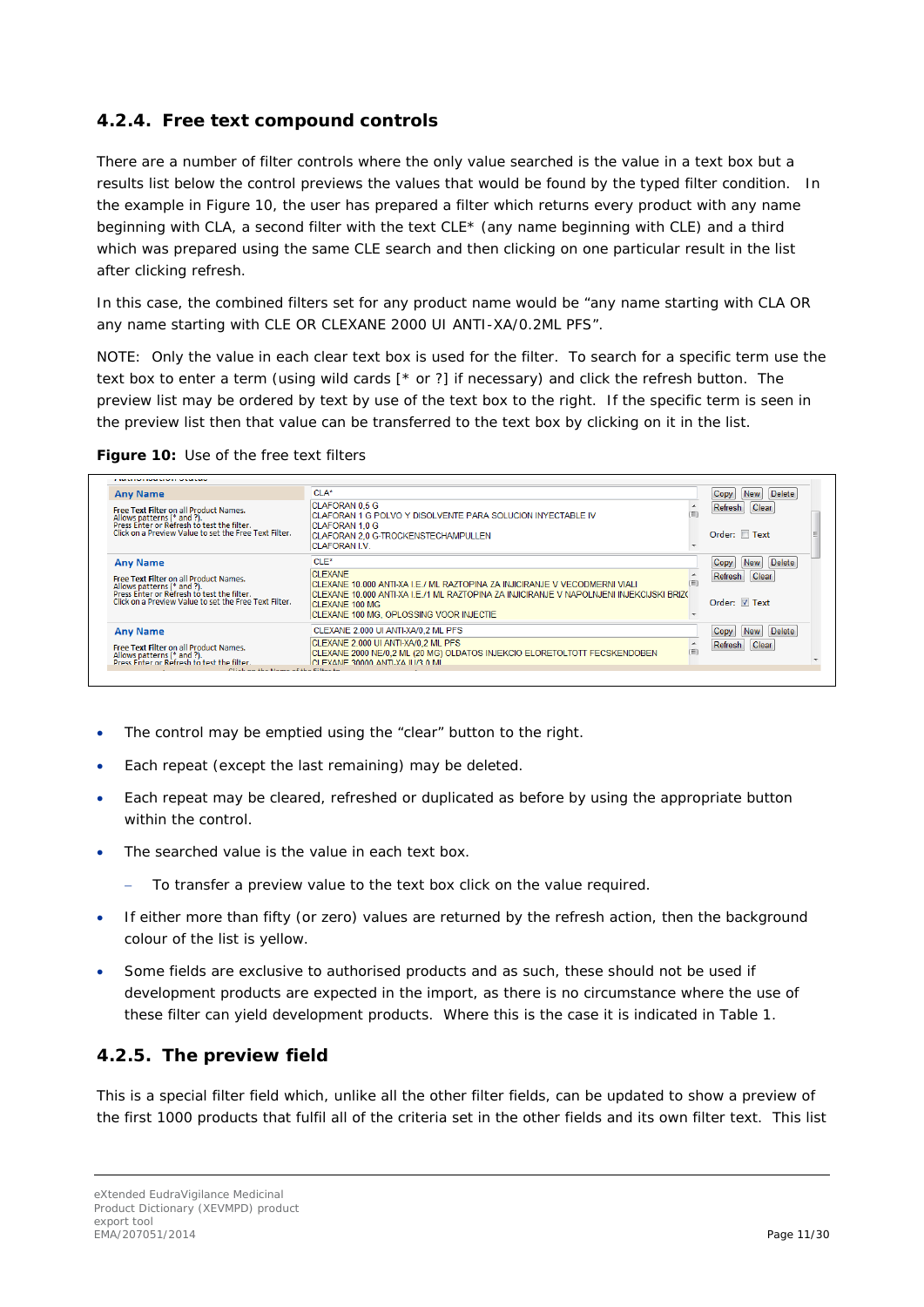is used in a similar way to a compound field but without the opportunity to replicate the field. The field functions as a preview or final filter before requesting the export.

**Figure 11:** Use of the preview list field

| <b>Preview List</b><br>Filter on EV Code.<br>The list is loaded using all the other Filters.<br>Up to a 1000 EV Codes will be loaded.<br>Multiple selection list. | PRD428436 - CALSYN 200<br><b>PRD531633 - SPOFAX</b><br>PRD531634 - Spofax<br><b>PRD484627 - AMLODIPINE BESILATE 5 MG TABLETS</b><br>PRD484521 - AMI ODIPINE BESILATE 5 MG TABLETS<br><b>PRD484577 - AMLODIPINE BESILATE 5 MG TABLETS</b><br>PRD484615 - AMLODIPINE BESILATE 5 MG TABLETS<br>PRD484791 - AMLODIPINE BESILATE 5 MG TABLETS<br>PRD484855 - AMLODIPINE BESILATE 5 MG TABLETS<br><b>PRD484676 - AMLODIPINE BESILATE 5 MG TABLETS</b><br>PRD484787 - AMLODIPINE BESILATE 5 MG TABLETS<br>PRD580607 - CALCIUM C neo - SLOVAKOFARMA<br>PRD582098 - BRONCHOSAN<br>PRD591660 - Calcium šumivé-SLOVAKOEARMA<br>PRD518746 - REPAGLINIDE ZENTIVA 2 MG, COMPRIME | Clear<br>Load<br>Order: Code Text |
|-------------------------------------------------------------------------------------------------------------------------------------------------------------------|--------------------------------------------------------------------------------------------------------------------------------------------------------------------------------------------------------------------------------------------------------------------------------------------------------------------------------------------------------------------------------------------------------------------------------------------------------------------------------------------------------------------------------------------------------------------------------------------------------------------------------------------------------------------|-----------------------------------|
|-------------------------------------------------------------------------------------------------------------------------------------------------------------------|--------------------------------------------------------------------------------------------------------------------------------------------------------------------------------------------------------------------------------------------------------------------------------------------------------------------------------------------------------------------------------------------------------------------------------------------------------------------------------------------------------------------------------------------------------------------------------------------------------------------------------------------------------------------|-----------------------------------|

If more than one thousand (or zero) values are in the preview, then the background of the list is shown in yellow.

Required products can be selected from the preview list using the standard selection methods:

- − To select a single item click the item;
- − Use shift + click to select a continual range of items;
- − Use control + click to select a range of items with gaps in.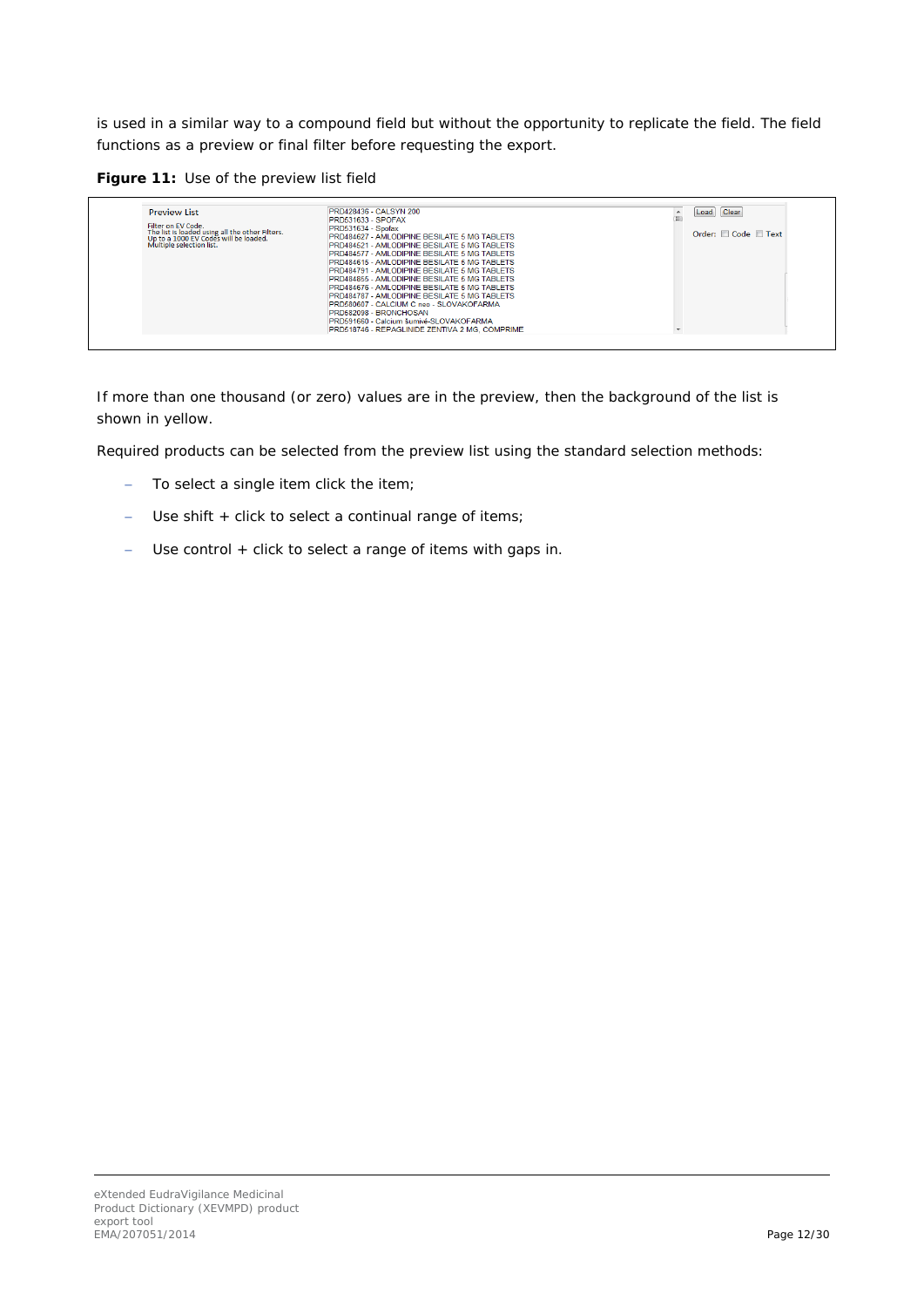### **4.2.6. List of filter fields available**

<span id="page-12-2"></span>[Table 1](#page-12-2) below shows a list of all of the filter fields available along with key information about each field.

#### **Table 1.** Filter fields reference

<span id="page-12-0"></span>

| <b>Filter Label</b>         | <b>Product</b><br><b>Attribute</b><br><b>Searched</b>                     | <b>Control</b><br><b>Type</b> | <b>Specific to</b><br><b>Authorised</b><br><b>Product</b> | <b>Data Displayed</b>                                        | <b>Notes</b>                                                                                                                                                                                                                                          |
|-----------------------------|---------------------------------------------------------------------------|-------------------------------|-----------------------------------------------------------|--------------------------------------------------------------|-------------------------------------------------------------------------------------------------------------------------------------------------------------------------------------------------------------------------------------------------------|
| <b>Start Date</b>           | All Products:<br>Loading date                                             | Calendar                      | <b>NO</b>                                                 | Current date                                                 | For authorised products the start date is overridden to the<br>5 <sup>th</sup> March 2012 if the date supplied is before this date or is<br>omitted from the filters.                                                                                 |
| <b>End Date</b>             | All Products:<br>Loading date                                             | Calendar                      | <b>NO</b>                                                 | Current date                                                 | If no date is supplied; the end date defaults to the date the<br>request is processed.                                                                                                                                                                |
| Relinked by EMA             | All Products:<br><b>EMA</b> specific<br>data                              | Simple List                   | <b>NO</b>                                                 | List: Yes / No                                               | A product is defined as "re-linked by the EMA" if it has been<br>updated by the EMA as a result of data cleaning activities<br>since it was last submitted by the product owner.                                                                      |
| Authorised /<br>Development | All Products: Is<br>development<br>product or is<br>authorised<br>product | Simple List                   | <b>NO</b>                                                 | List: Authorised /<br>Development                            |                                                                                                                                                                                                                                                       |
| Ingredient                  | All Products:<br>Any substance<br>in any role                             | Compound<br>Search            | <b>NO</b>                                                 | List of substances:<br>$EV$ Code + current<br>preferred name | On clicking refresh, the list is restricted to the first 50<br>substances that are used in any product which is owned by<br>any organisation with the same HQ as the logged-in user<br>and which fulfils the search criteria in the control text box. |

<span id="page-12-1"></span>eXtended EudraVigilance Medicinal Product Dictionary (XEVMPD) product export tool EMA/207051/2014 Page 13/30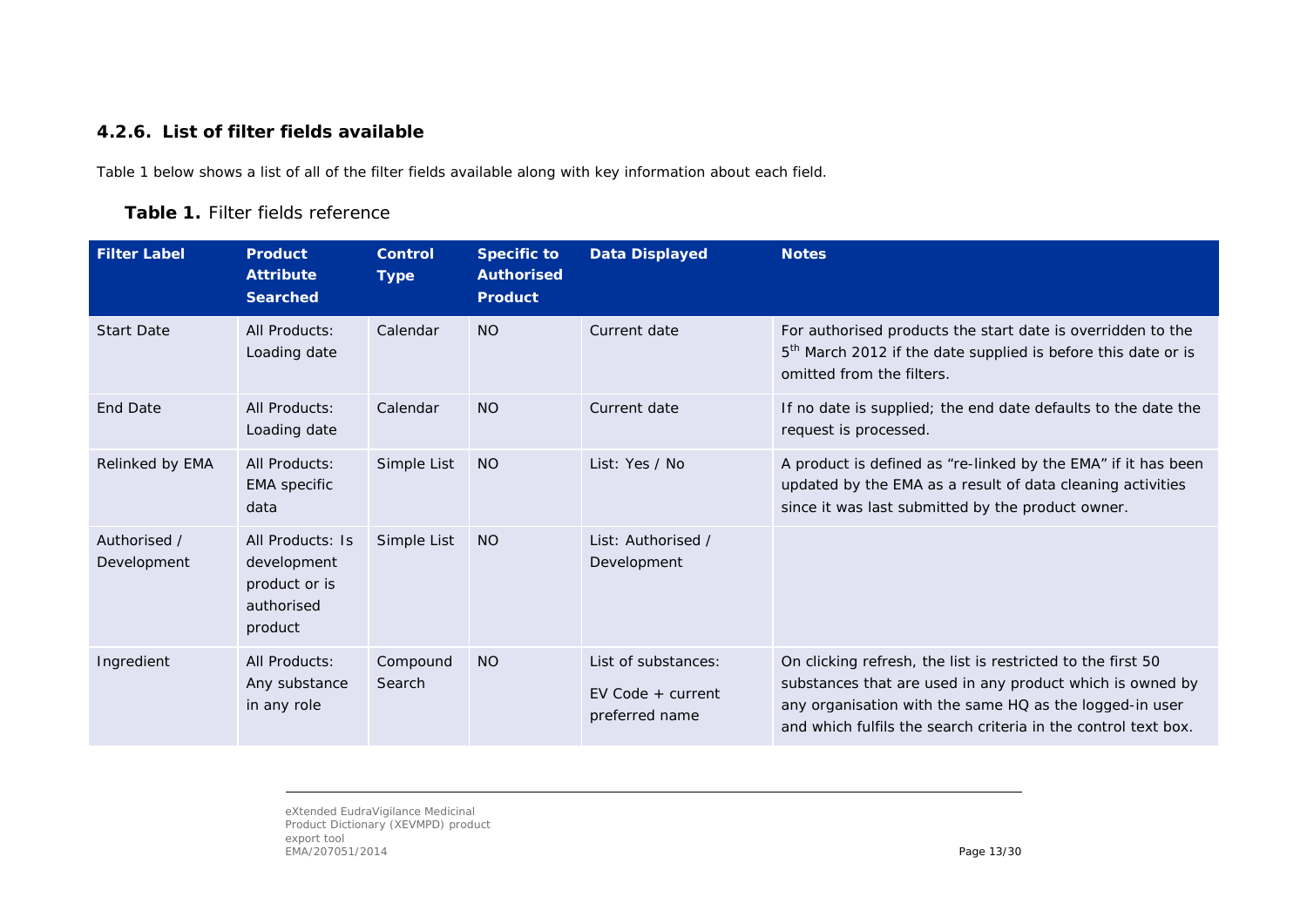| <b>Filter Label</b>       | <b>Product</b><br><b>Attribute</b><br><b>Searched</b>                              | <b>Control</b><br><b>Type</b> | <b>Specific to</b><br><b>Authorised</b><br><b>Product</b> | <b>Data Displayed</b>                                                                  | <b>Notes</b>                                                                                                                                                                                                                                                             |
|---------------------------|------------------------------------------------------------------------------------|-------------------------------|-----------------------------------------------------------|----------------------------------------------------------------------------------------|--------------------------------------------------------------------------------------------------------------------------------------------------------------------------------------------------------------------------------------------------------------------------|
| Pharmaceutical<br>Form    | All Products:<br>Pharmaceutical<br>form at<br>pharmaceutical<br>product level      | Compound<br>Search            | <b>NO</b>                                                 | List of pharmaceutical<br>forms:<br>$EV$ Code + current<br>pharmaceutical form<br>name | On clicking refresh, the list is restricted to the first 50<br>pharmaceutical form values that are used in any product<br>which is owned by any organisation with the same HQ as<br>the logged-in user and which fulfils the search criteria in the<br>control text box. |
| ATC Code                  | All Products:<br>Any referenced<br>ATC code                                        | Compound<br>Search            | <b>NO</b>                                                 | List of ATCs:<br>ATC Code + current ATC<br>name                                        | On clicking refresh, the list is restricted to the first 50 ATC<br>values that are used in any product which is owned by any<br>organisation with the same HQ as the logged-in user and<br>which fulfils the search criteria in the control text box.                    |
| Indication<br>MedDRA code | All Products:<br>Any referenced<br>MedDRA code<br>in the<br>indications<br>section | Compound<br>Search            | <b>NO</b>                                                 | List of MedDRA Codes:<br>MedDRA code + most<br>recent MedDRA code<br>description       | On clicking refresh, the list is restricted to the first 50<br>MedDRA values that are used in any product which is owned<br>by any organisation with the same HQ as the logged-in user<br>and which fulfils the search criteria in the control text box.                 |
| MAH / Sponsor             | Authorised<br>product: MAH<br>Development<br>Product:<br>Sponsor                   | Compound<br>Search            | <b>NO</b>                                                 | List of MAHs/Sponsors:<br>EV Code - Name -<br>Country - City                           | On clicking refresh, the list is restricted to the first 50 values<br>that are used in any product which is owned by any<br>organisation with the same HQ as the logged-in user and<br>which fulfils the search criteria in the control text box.                        |

eXtended EudraVigilance Medicinal Product Dictionary (XEVMPD) product export tool EMA/207051/2014 Page 14/30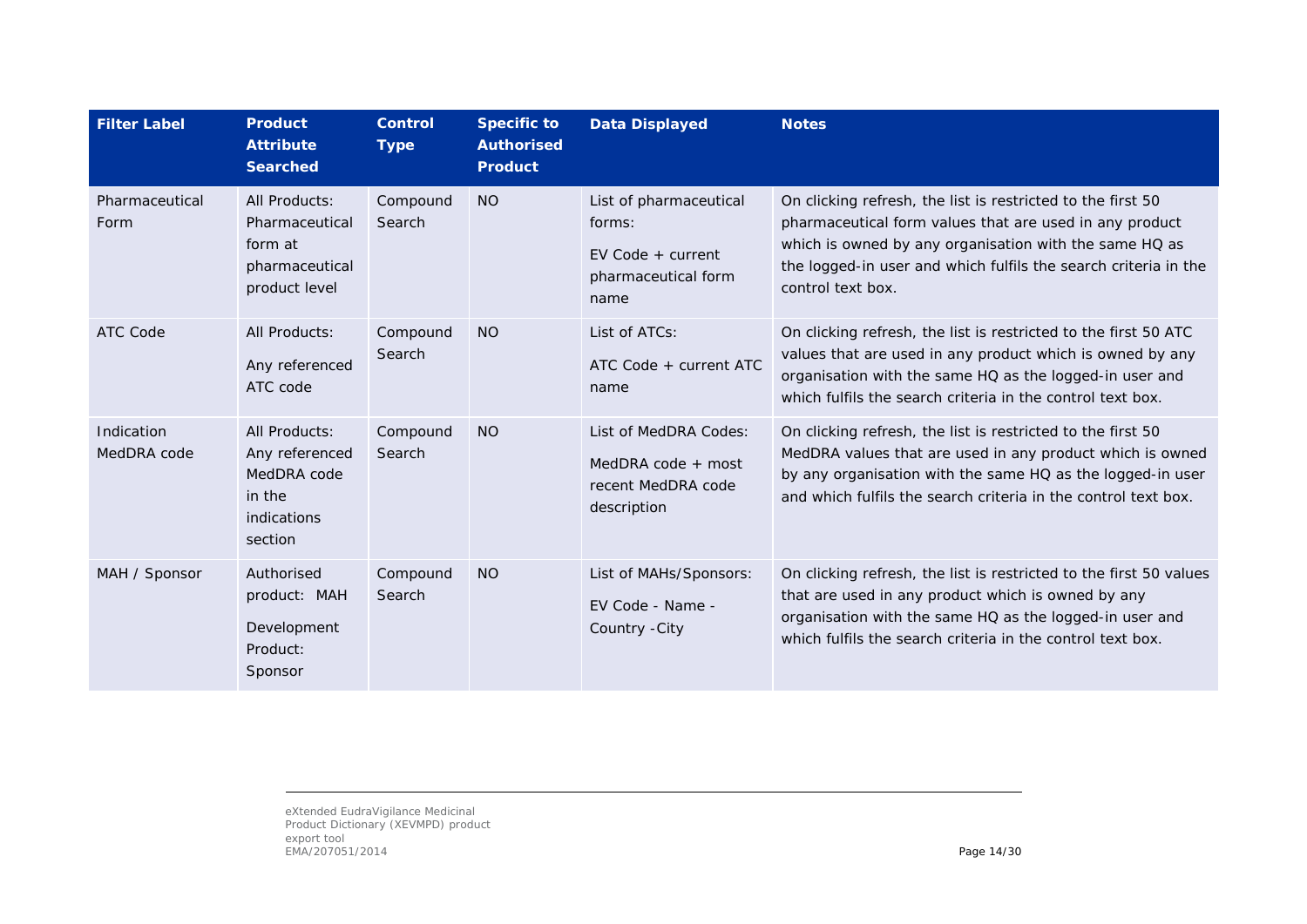| <b>Filter Label</b>        | <b>Product</b><br><b>Attribute</b><br><b>Searched</b>   | <b>Control</b><br><b>Type</b> | <b>Specific to</b><br><b>Authorised</b><br><b>Product</b> | <b>Data Displayed</b>                                                                | <b>Notes</b>                                                                                                                                                                                                                      |
|----------------------------|---------------------------------------------------------|-------------------------------|-----------------------------------------------------------|--------------------------------------------------------------------------------------|-----------------------------------------------------------------------------------------------------------------------------------------------------------------------------------------------------------------------------------|
| <b>QPPV</b>                | Authorised<br>product: QPPV                             | Simple List                   | <b>YES</b>                                                | List of QPPVs:<br>QPPV Code + Name                                                   | Presents a list of the QPPVs that are registered for<br>organisations with the same HQ as the logged-in user, and<br>used in any authorised product which is owned by any<br>organisation with the same HQ as the logged-in user. |
| Master File<br>Location    | Authorised<br>product: Master<br><b>File Location</b>   | Simple List                   | <b>YES</b>                                                | List of Master File<br>Locations:<br>EV Code - Country - City<br>- Postcode - Street | Presents a list of the MFLs that are used in any authorised<br>product which is owned by any organisation with the same<br>HQ as the logged-in user.                                                                              |
| Owner<br>Organisation      | All Products:<br>EudraVigilance<br>message<br>sender ID | Simple List                   | <b>NO</b>                                                 | List of Registered<br>Organisations:<br>SenderID + Name                              | Presents a list of sender IDs for organisations (message<br>sender IDs) that have submitted products and which have<br>the same HQ as the logged-in user.                                                                         |
| Authorisation<br>Country   | Authorised<br>product:<br>Authorisation<br>country      | Simple List                   | <b>YES</b>                                                | List of Countries:<br>Country Code + Name                                            | On clicking refresh, the list is restricted to the first 50<br>countries that are used in any authorised product which is<br>owned by any organisation with the same HQ as the logged-<br>in user.                                |
| Authorisation<br>Procedure | Authorised<br>product:<br>Authorisation<br>procedure    | Simple List                   | <b>YES</b>                                                | List of Authorisation<br>Procedures:<br>Procedure name                               | On clicking refresh, the list is restricted to only those values<br>that are used in any authorised product which is owned by<br>any organisation with the same HQ as the logged-in user.                                         |

eXtended EudraVigilance Medicinal Product Dictionary (XEVMPD) product export tool EMA/207051/2014 Page 15/30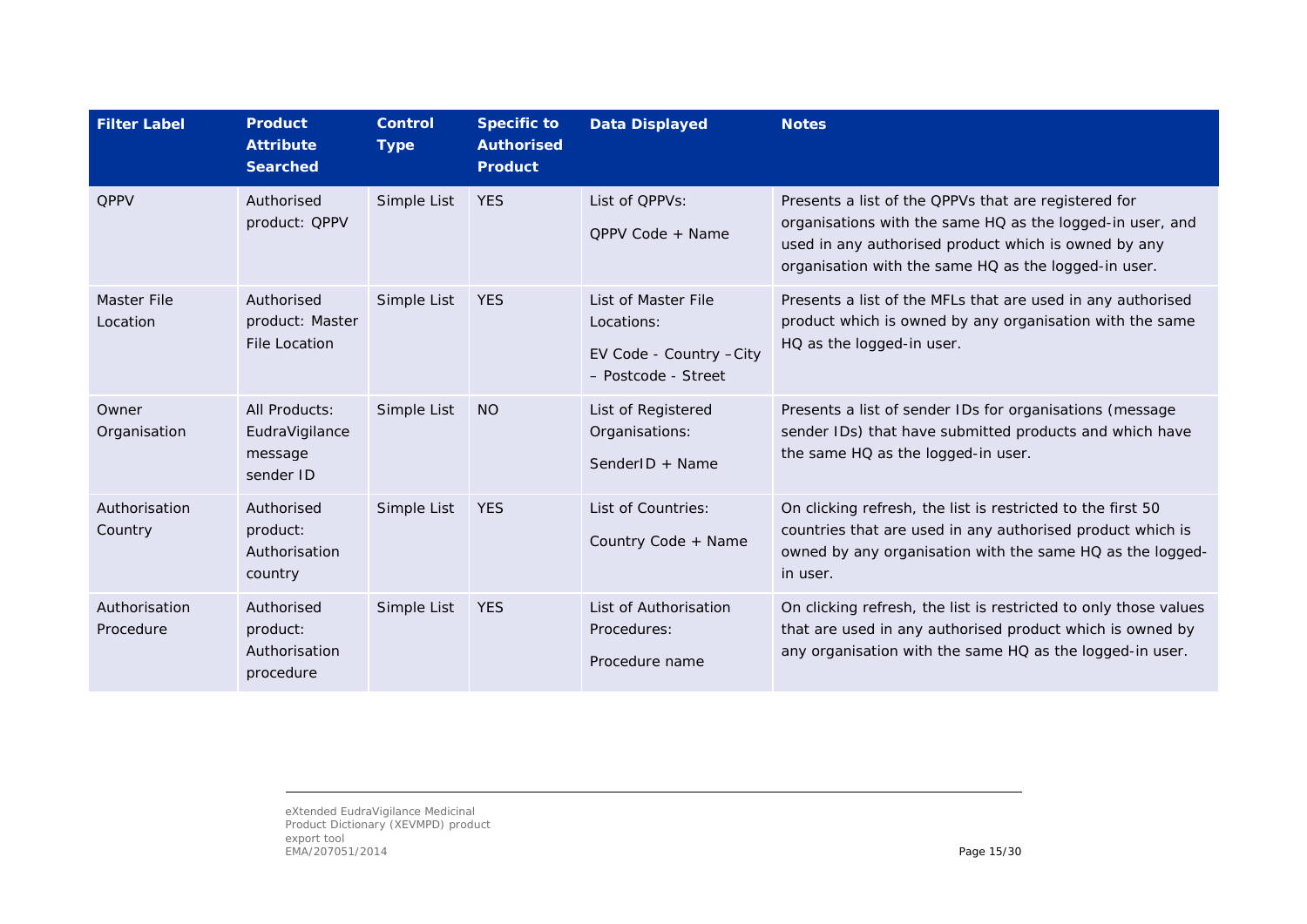| <b>Filter Label</b>            | <b>Product</b><br><b>Attribute</b><br><b>Searched</b>                                | <b>Control</b><br><b>Type</b>       | <b>Specific to</b><br><b>Authorised</b><br><b>Product</b> | <b>Data Displayed</b>                                                              | <b>Notes</b>                                                                                                                                                                                                                                                                                                |
|--------------------------------|--------------------------------------------------------------------------------------|-------------------------------------|-----------------------------------------------------------|------------------------------------------------------------------------------------|-------------------------------------------------------------------------------------------------------------------------------------------------------------------------------------------------------------------------------------------------------------------------------------------------------------|
| Authorisation<br><b>Status</b> | Authorised<br>product:<br>Authorisation<br>status                                    | Simple List                         | <b>YES</b>                                                | List of Authorisation<br>Statuses:<br>Status name                                  | On clicking refresh, the list is restricted to only those values<br>that are used in any authorised product which is owned by<br>any organisation with the same HQ as the logged-in user.                                                                                                                   |
| Any Product Name               | All products:<br>Any name                                                            | Free Text $+$<br>Compound<br>Search | <b>NO</b>                                                 | List of Names                                                                      | On clicking refresh, the list is restricted to the first 50 values<br>that are used in any product name field for any product<br>which is owned by any organisation with the same HQ as<br>the logged-in user and which fulfils the search criteria in the<br>control text box.                             |
| <b>Full Name</b>               | Authorised<br>product: Full<br>presentation<br>name<br>Development.<br>product: Name | Free Text $+$<br>Compound<br>Search | <b>NO</b>                                                 | List of Names:<br><b>Authorised Product</b><br>Name<br>Development Product<br>Name | On clicking refresh, the list is restricted to the first 50 values<br>that are used in the product name field for any product<br>which is owned by any organisation with the same HQ as<br>the logged-in user and which fulfils the search criteria in the<br>control text box.                             |
| <b>Short Name</b>              | Authorised<br>product: Short<br>name                                                 | Free Text +<br>Compound<br>Search   | <b>YFS</b>                                                | List of Names:<br><b>Authorised Product</b><br><b>Short Name</b>                   | On clicking refresh, the list is restricted to the first 50 values<br>that are used in the authorised product short name field for<br>any authorised product which is owned by any organisation<br>with the same HQ as the logged-in user and which fulfils the<br>search criteria in the control text box. |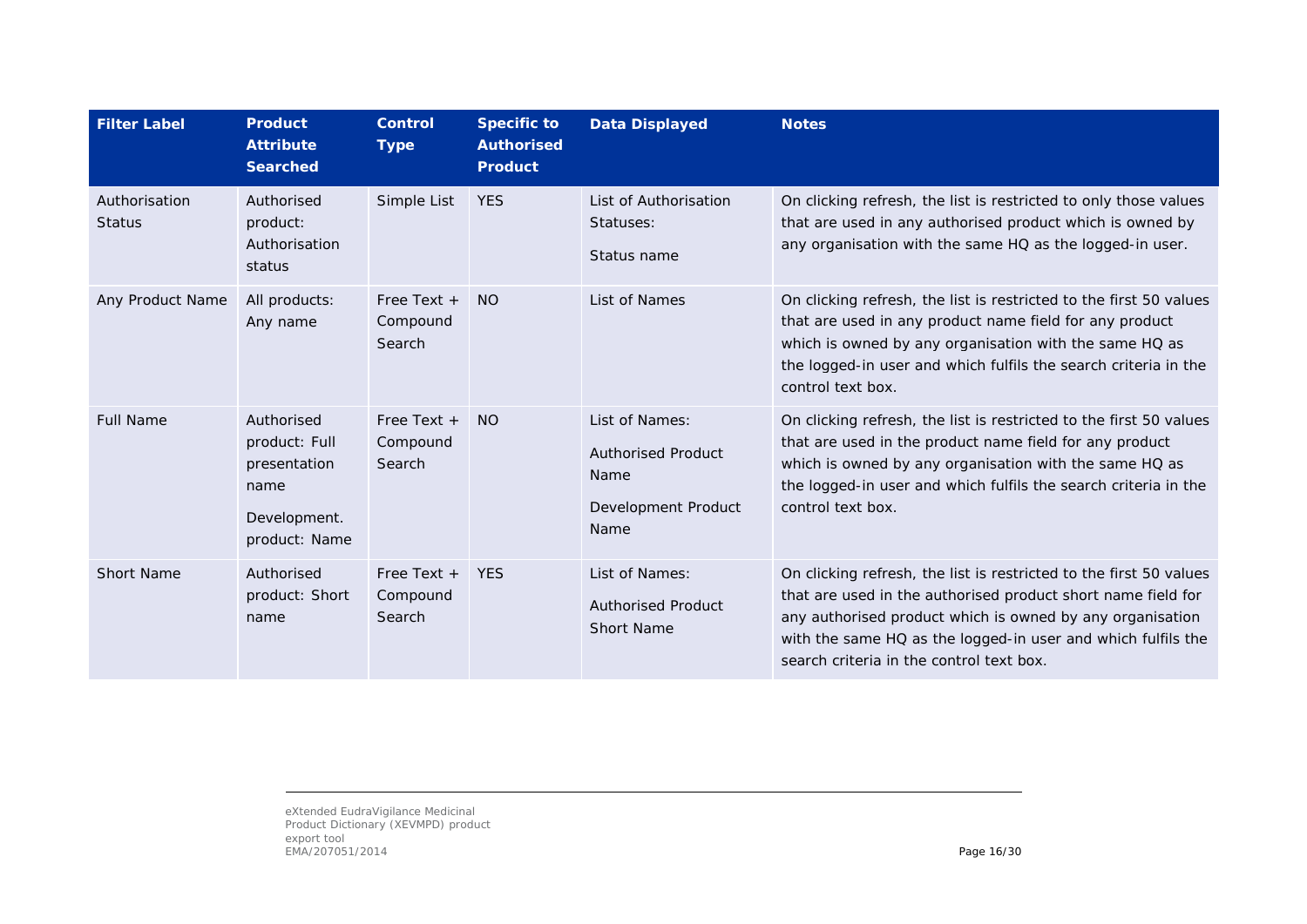| <b>Filter Label</b> | <b>Product</b><br><b>Attribute</b><br><b>Searched</b> | <b>Control</b><br><b>Type</b>       | <b>Specific to</b><br><b>Authorised</b><br><b>Product</b> | <b>Data Displayed</b>                                              | <b>Notes</b>                                                                                                                                                                                                                                                                                                        |
|---------------------|-------------------------------------------------------|-------------------------------------|-----------------------------------------------------------|--------------------------------------------------------------------|---------------------------------------------------------------------------------------------------------------------------------------------------------------------------------------------------------------------------------------------------------------------------------------------------------------------|
| Generic Name        | Authorised<br>product:<br>Generic name                | Free Text $+$<br>Compound<br>Search | <b>YES</b>                                                | List of Names:<br><b>Authorised Product</b><br>Generic Name        | On clicking refresh, the list is restricted to the first 50 values<br>that are used in the authorised product generic name field<br>for any authorised product which is owned by any<br>organisation with the same HQ as the logged-in user and<br>which fulfils the search criteria in the control text box.       |
| Company Name        | Authorised<br>product:<br>Company name                | Free Text $+$<br>Compound<br>Search | <b>YES</b>                                                | List of Names:<br><b>Authorised Product</b><br><b>Company Name</b> | On clicking refresh, the list is restricted to the first 50 values<br>that are used in the authorised product company name field<br>for any authorised product which is owned by any<br>organisation with the same HQ as the logged-in user and<br>which fulfils the search criteria in the control text box.       |
| <b>EV Code</b>      | All Products: EV<br>Code                              | Free Text $+$<br>Compound<br>Search | <b>NO</b>                                                 | List of Products:<br>$EV$ Code + Product<br>Name                   | On clicking refresh, the list is restricted to the first 50 values<br>that represent any product which is owned by any<br>organisation with the same HQ as the logged-in user and<br>which fulfils the search criteria in the control text box.                                                                     |
| Preview             | All Products: EV<br>Code                              | Searchable<br>Simple List           | <b>NO</b>                                                 | List of Products:<br>$EV$ Code + Product<br>Name                   | On clicking refresh, the list is restricted to the first 50 values<br>that represent any product which is owned by any<br>organisation with the same HQ as the logged-in user and<br>which fulfils the search criteria in the control text box AND<br>all of the other criteria set in the preceding filter fields. |

eXtended EudraVigilance Medicinal Product Dictionary (XEVMPD) product export tool EMA/207051/2014 Page 17/30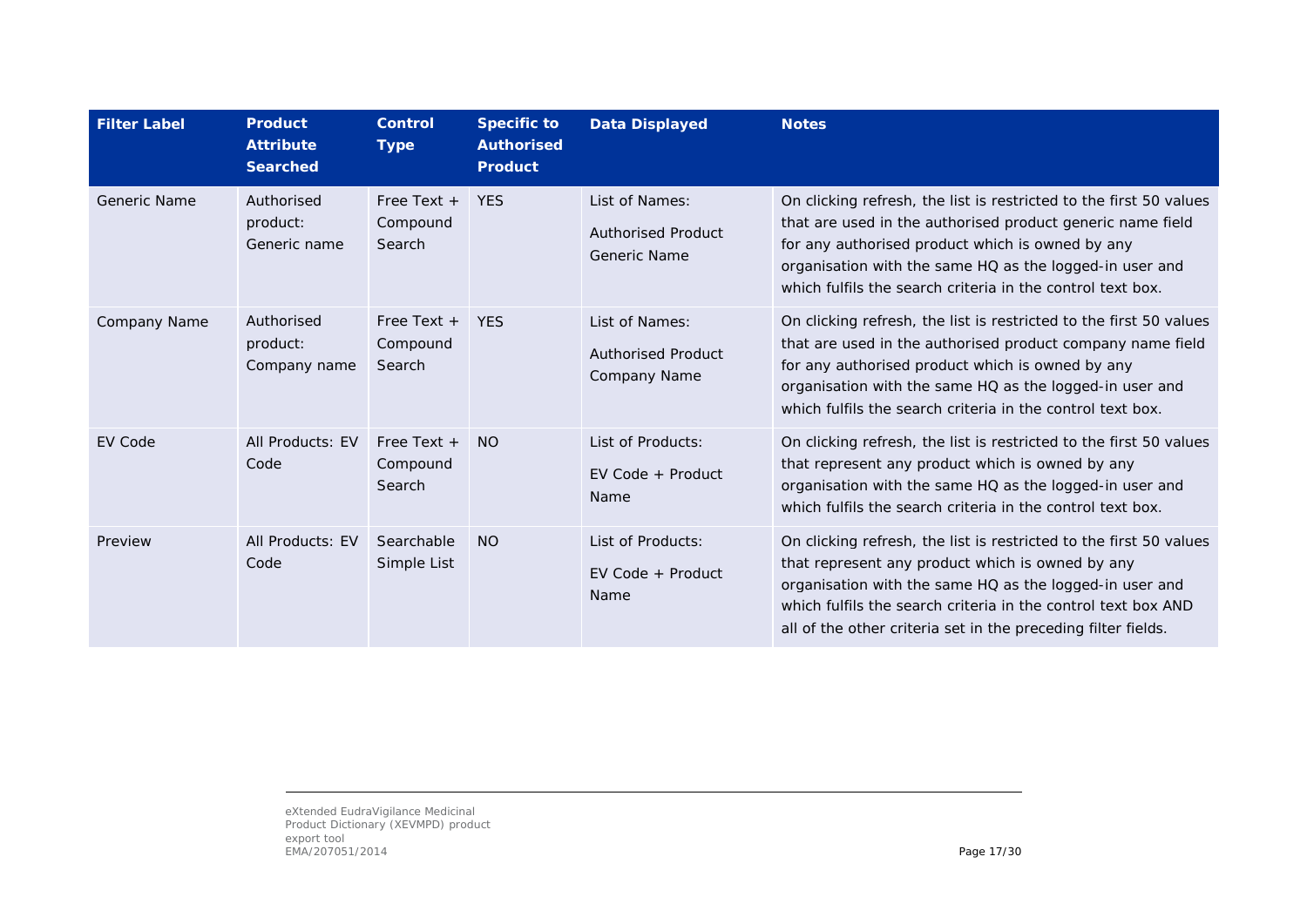### <span id="page-17-0"></span>**5. Submitting an export request**

Having set a series of filters as described in section [4.](#page-6-0) Above, the user may now proceed to submitting an export request using the requesting area of the page. This area is shown in the figure below:

**Figure 12:** The export request area

| <b>EXEVMPD</b> (Decoded)<br>Title:<br>Decoded)<br>$\Box$ Excel<br>Request<br>Count<br>Count | <b>Active Filters</b> | Click on the Name of the Filter to<br>disable/enable it. |
|---------------------------------------------------------------------------------------------|-----------------------|----------------------------------------------------------|
|                                                                                             |                       |                                                          |
|                                                                                             |                       |                                                          |

The requesting area is divided into two areas; the Active Filters area and the main active area.

#### <span id="page-17-1"></span>**5.1.1. Examine the preview and prepare a count**

In order to prepare a count of the number of products to be exported click the count button in the active area - this action causes a count of the number of products to be exported to be displayed in the count field to the right of the count button. If the count of products is not as expected, then the user may perform several actions, these are:

- Examine the Preview List to check the products being exported;
- Re-enter or clear data in one or more of the filter fields the filters in use will be coloured blue and will appear in the active filters list;
- Explore the effect of temporarily removing filters on the counts and preview by using the Active Filters area as described in the following section.

Having obtained the required number of products for export; the user should proceed to setting the output format as described in [5.1.3.](#page-18-0) 

### <span id="page-17-2"></span>**5.1.2. Temporarily remove filters**

The active filters area is supplied to allow users to experiment with the filters that are applied without recourse to clearing filter field values; it achieves this by listing all active filter fields and allowing the user to toggle whether or not each field is used in the preview list, count and final submission.

To deactivate or activate any active filter simply left click on each word in the active filter list as required.

If the active filter list text relating to a field is shown in normal text then it is active (being applied to the count, Preview List and final export), conversely, if it shown in strikethrough text then all filters in this particular field are not applied to these three functions.

Note that all of the selected values in a deactivated filter are ignored even if the filter has many repeats in the case of a complex search filter.

Note also that for the purpose of saving space, some names are abbreviated.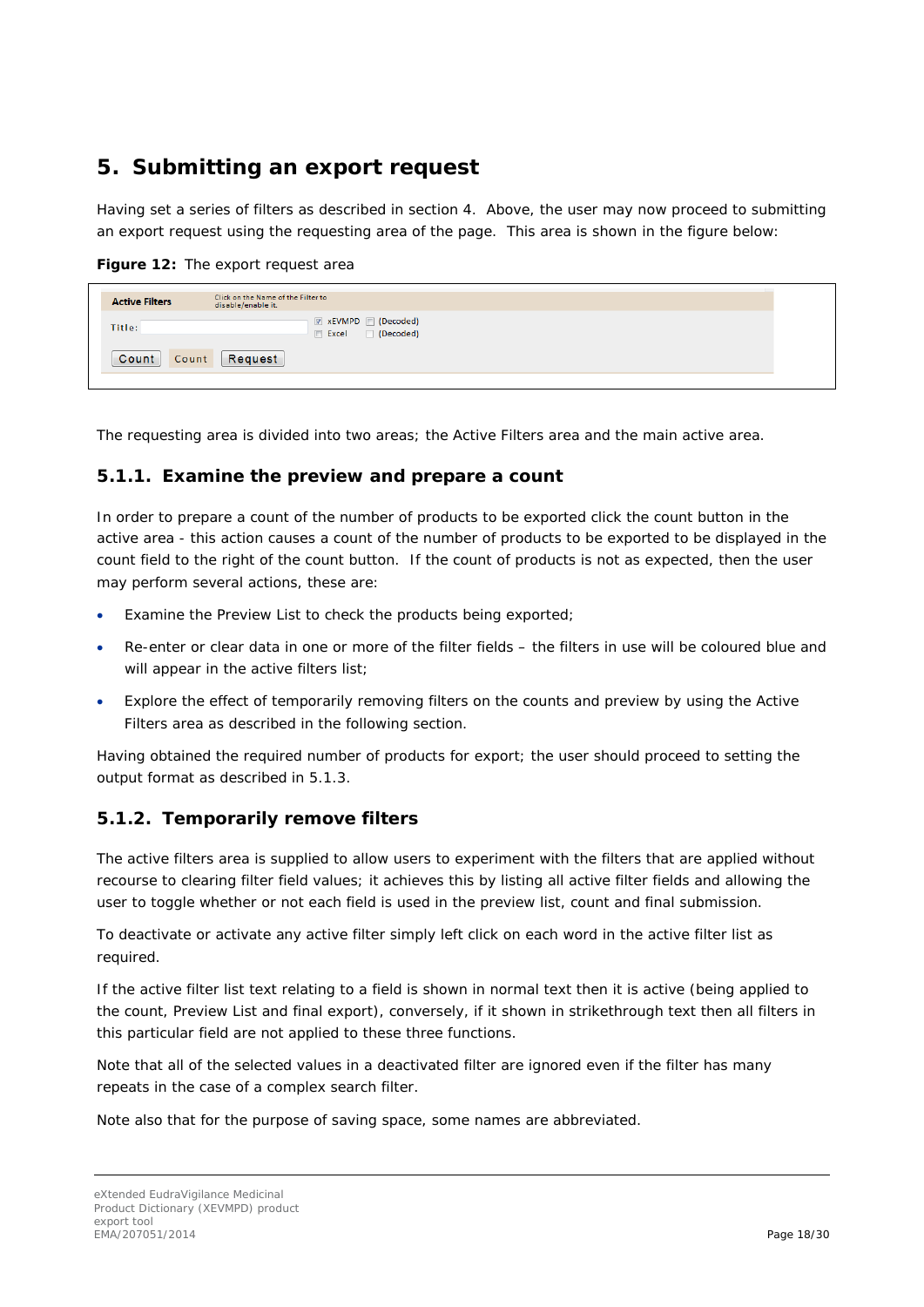In the example below, the user has set filters for Authorised/Development (abbreviated to type) and ingredient (as indicated by the filter field labels in blue text) and chosen to disable the ingredient filter as indicated in the strikethrough text (ingredient) in the Active Filters area. Note that the ingredient filter field label text remains blue.

| <b>Authorised / Development</b> | Authorised<br>Development                                            |                             |                           |                     | Clear              |  |
|---------------------------------|----------------------------------------------------------------------|-----------------------------|---------------------------|---------------------|--------------------|--|
| Ingredient                      |                                                                      |                             |                           |                     | New Delete<br>Copy |  |
|                                 | SUB11842MIG - COD-LIVER OIL (TYPE B)                                 |                             |                           | $\blacktriangle$    | Refresh<br>Clear   |  |
|                                 | SUB11845MIG - COPOVIDONE<br>SUB11847MIG - COPPER SULPHATE, ANHYDROUS |                             |                           | E                   |                    |  |
|                                 | SUB21071 - ETANOLO                                                   |                             |                           |                     |                    |  |
|                                 | SUB03087MIG - MANNITOL                                               |                             |                           | $\cdot$             |                    |  |
| <b>Pharmaceutical Form</b>      |                                                                      |                             |                           |                     |                    |  |
| <b>ATC Code</b>                 |                                                                      |                             |                           |                     |                    |  |
| <b>Indication MedDRA Code</b>   |                                                                      |                             |                           |                     |                    |  |
| <b>MAH</b> / Sponsor            |                                                                      |                             |                           |                     |                    |  |
| QPPV                            |                                                                      |                             |                           |                     |                    |  |
| <b>Master File Location</b>     |                                                                      |                             |                           |                     |                    |  |
| <b>Owner Organisation</b>       |                                                                      |                             |                           |                     |                    |  |
| <b>Active Filters</b>           | Click on the Name of the Filter to<br>disable/enable it.             | <b>Type (ingredient</b>     |                           |                     |                    |  |
| Title:                          |                                                                      | xEVMPD / (Decoded)<br>Count | $\overline{9}$<br>Request | <b>Refresh List</b> |                    |  |
|                                 | <b>V</b> Excel                                                       | $\nabla$ (Decoded)          |                           |                     |                    |  |

To reactivate the ingredient filter the ingredient text should be left clicked once.

Having decided on the active filters to apply for the export; the user should proceed to setting the output format as described in [5.1.3.](#page-18-0) 

#### <span id="page-18-0"></span>**5.1.3. Setting the output format**

The export tool offers two alternative export formats each with or without decoding of reference values requesting area and are described below;

- xEVMPD: an export in this format supplies the data in the xEVMPD
	- − A format that **is compliant** with the xEVMPD product message schema.
	- − In cases where data is not present in the xEVMPD for the product exported then the entire element/field will be omitted; this should be taken into account where data is to be exported, edited and resubmitted since elements/data which is required by new business rules (e.g. rules published in Version 5.0 of Chapter 3.I: Extended EudraVigilance product report message (XEVPRM) technical specifications) may not be present in the exported data.
- xEVMPD + decoded: As above but with the name attributes present on coded fields as described in version 4.1 of Chapter 3.I: Extended EudraVigilance product report message (XEVPRM) technical specifications.
- Excel: This is an xEVMPD product message **NON COMPLIANT** format which is designed to be imported into an Excel template supplied with the export (see section [8. f](#page-23-0)or further details).
- Excel + Decoded: As above but with the name attributes present on coded fields as described in version 4.1 of Chapter 3.I: Extended EudraVigilance product report message (XEVPRM) technical specifications.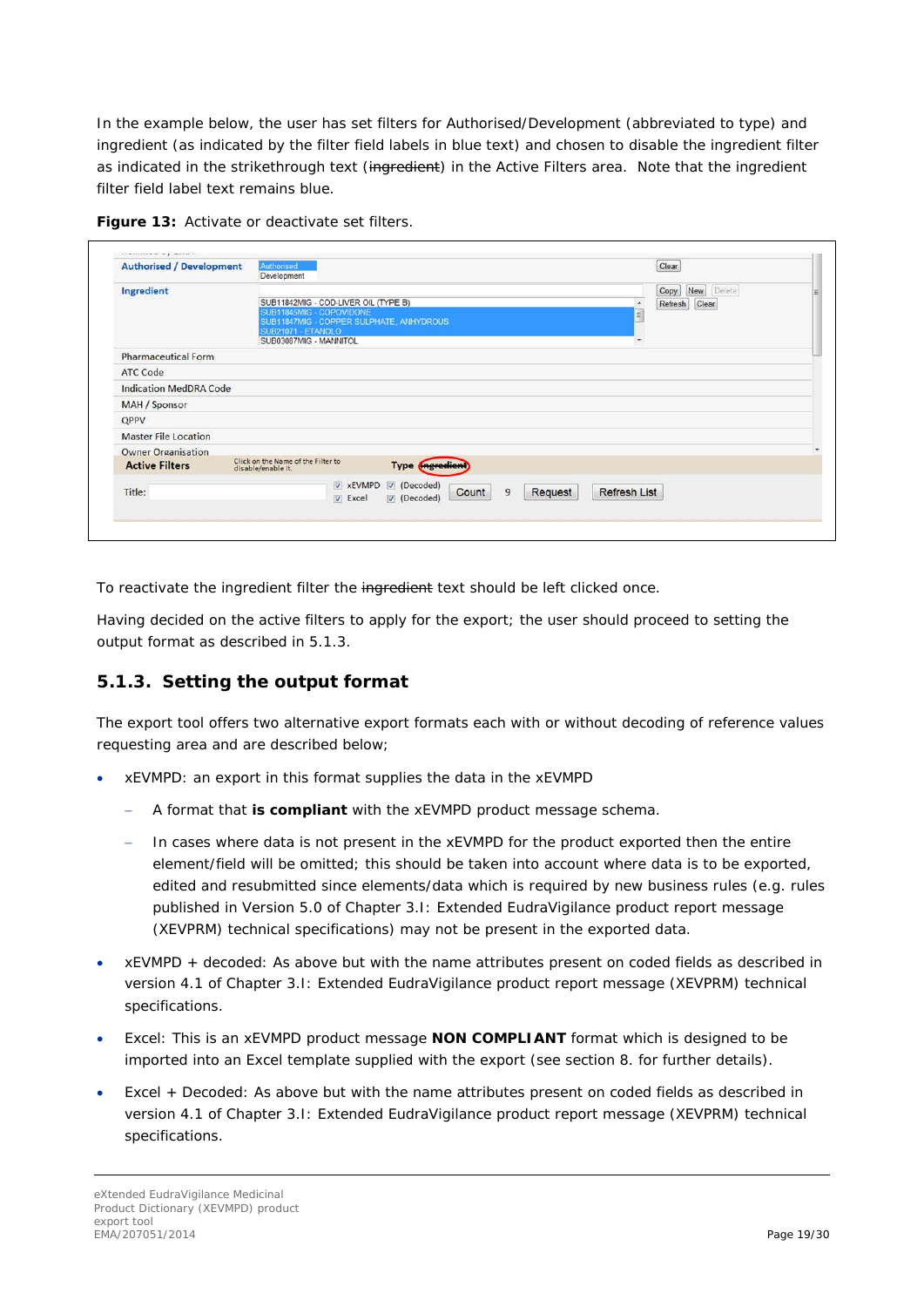### <span id="page-19-0"></span>**5.1.4. Making an export request**

Having set all required active filters and setting the output format; the user may optionally set a title for the export (to make it easier to identify later) and proceed to submitting the request by clicking the request button in the requesting area.

If the title is not set then it will default to the user name and date.

<span id="page-19-1"></span>Upon clicking the request button, the system previews the number of products that will be exported and if this number is zero the request will be rejected, if the number is not zero then the request joins the export queue and may be seen in the Request Monitoring Area described in section [6.](#page-19-1)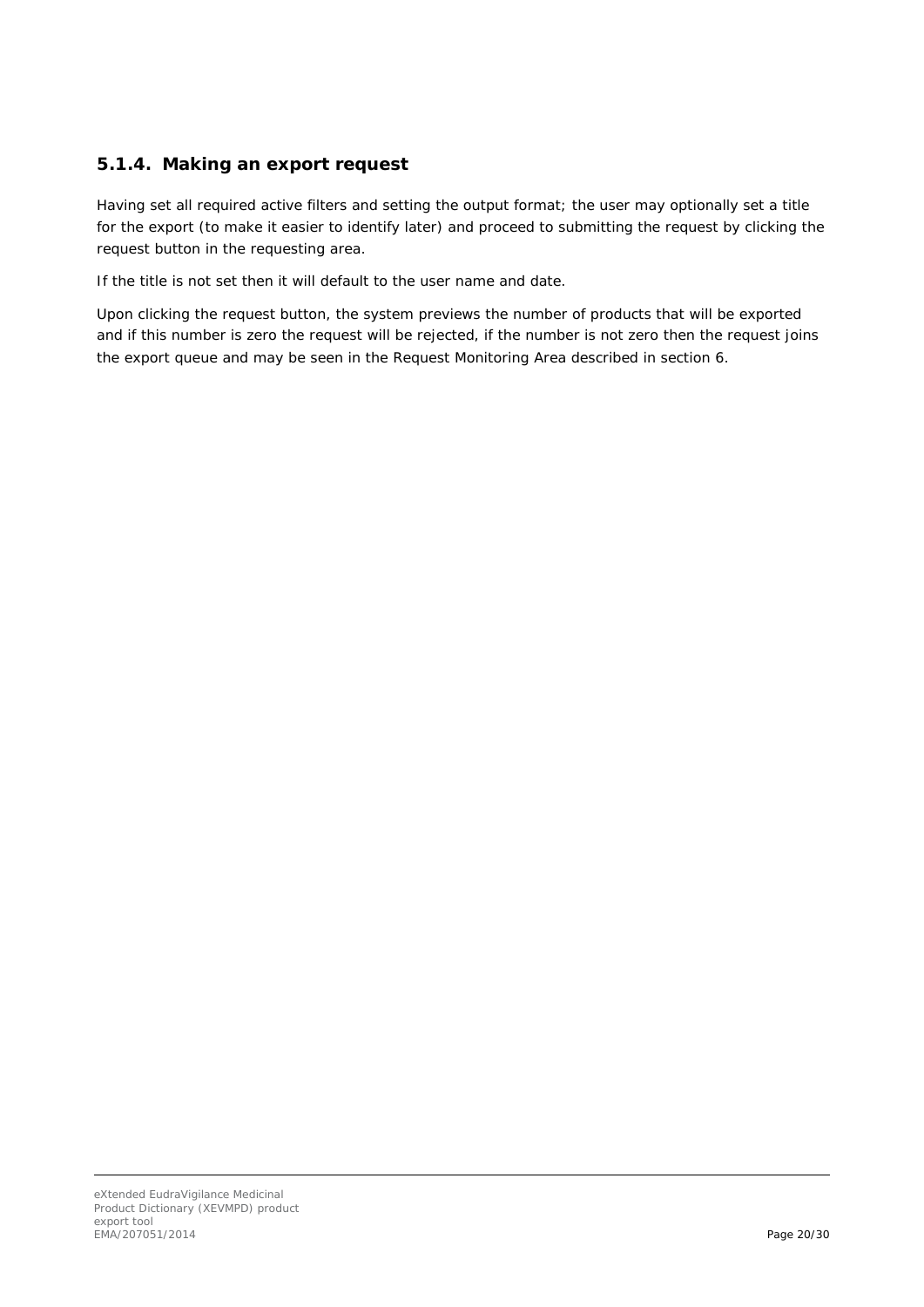### <span id="page-20-0"></span>**6. Monitor the progress of pending requests**

Once a request has been received by the system and until it is ready for download it can be seen in the request monitoring area. This area shows all requests which are pending for all users with the same HQ as the logged-in user. The area is shown below:

**Figure 14:** The request monitoring area.

| <b>Request Title</b>                                              | Size        | <b>Status</b>            |        |
|-------------------------------------------------------------------|-------------|--------------------------|--------|
| Requested on 04/02/2014 14:41, xEVMPD (Decoded) + Excel (Decoded) | 12 (0 done) | In Progress: momentarily | Cancel |
|                                                                   |             |                          |        |

The monitoring (and download) area must be manually refreshed using the refresh lists button in the request submission area.

The table of pending requests contains four columns thus:

- **Request Title**: The name of the request note this example shows the default name + the formats chosen and demonstrates why it is a good idea to name your requests for easier reference later.
- **Size:** This is a count of the number of products to be exported.
	- − If the status is "In Progress" the figure in brackets shows the progress through this number of products.
- **Status:** This is either "In Progress:" or "Queued:"
	- The text after the status provides an estimate of when the export may be complete this estimate takes into account the number of products, the total number of products to be exported in the queue and the average performance of the system for the format of export that each request ahead in the queue requires.

Note: momentarily means within the next minute.

• **Cancel Button:** If a mistake in the filters set or other request parameter is identified please use this button to cancel the request – please remember that each request is dealt with in turn and unnecessary or erroneous requests delay every user's requests.

When a request is completed (either successfully or because of a failure) then the record is moved to the download area the next time that the Refresh Lists button is clicked, the use of the download area is described in the following section.

On occasions, exports may be queued for some time; this is because each request is dealt with in turn. Figure 14 below shows the monitoring area from two unrelated users point of view – one (MAH 2) has a request for 3000+ products in progress whilst the other (MAH 1) is next in the queue: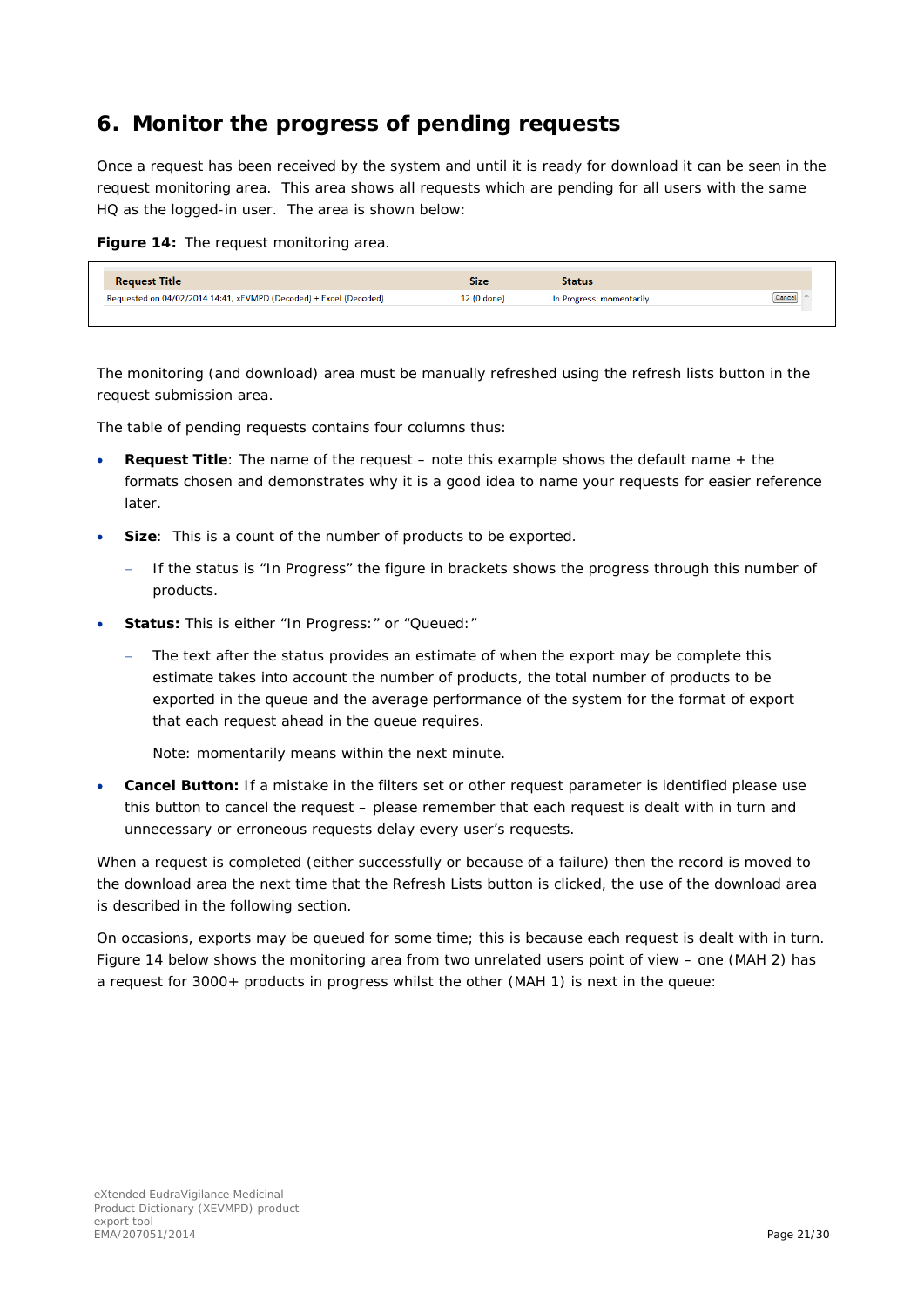**Figure 15:** The request monitoring area from two different user's point of view.

| What MAH 1 | <b>Request Title</b>                                                              | <b>Size</b>              | <b>Status</b>                 |        |
|------------|-----------------------------------------------------------------------------------|--------------------------|-------------------------------|--------|
|            | MAH1 (on 07/02/2014 10:16), xEVMPD                                                |                          | Queued: under 13 Minutes      | Cancel |
| sees:      |                                                                                   |                          |                               |        |
|            |                                                                                   |                          |                               |        |
|            |                                                                                   |                          |                               |        |
|            | Click on the Name of the Filter to<br><b>Active Filters</b><br>disable/enable it. | Ingredient MFL           |                               |        |
| What MAH 2 | <b>EXEVMPD</b> (Decoded)<br>Title: MAH 2                                          | Count<br>Request<br>3106 | <b>Refresh List</b>           |        |
|            | <b>Excel</b>                                                                      | (Decoded)                |                               |        |
| sees:      | <b>Request Title</b>                                                              | <b>Size</b>              | <b>Status</b>                 |        |
|            | MAH 2 (on 07/02/2014 10:16), xEVMPD                                               | 3106 (500 done)          | In Progress: under 14 Minutes | Cancel |

<span id="page-21-0"></span>Note: Click the "Refresh List" button in the active filters area to update the request monitoring and download areas of the screen.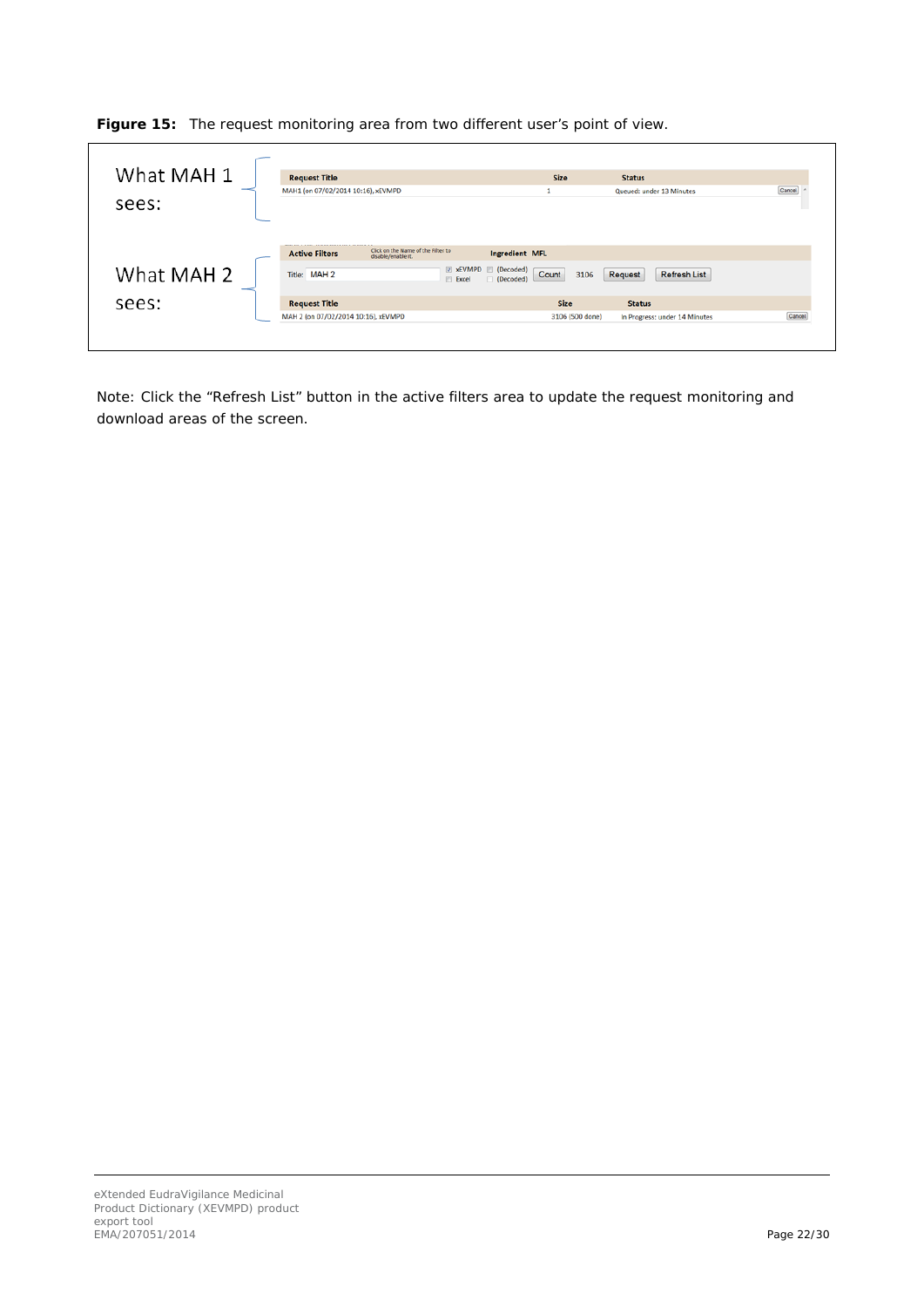## <span id="page-22-0"></span>**7. Downloading a completed request**

The download area is provided to allow users to manage completed and failed requests and shows all requests for all users with same organisation HQ as the logged-in user. The download area is shown in Figure 15 below:

|  |  |  |  | Figure 16: The download area |  |
|--|--|--|--|------------------------------|--|
|--|--|--|--|------------------------------|--|

| Requested on 06/02/2014 09:45, xEVMPD (Decoded) + Excel (Decoded) | 577109           | Canceled : |                  |
|-------------------------------------------------------------------|------------------|------------|------------------|
| Requested on 31/01/2014 16:33, xEVMPD (Decoded) + Excel (Decoded) | 86756 (122.8 MB) | Completed  | Download Archive |
| Requested on 31/01/2014 11:11, Excel (Decoded)                    | 4 (481 KB)       | Completed  | Download Archive |
| Requested on 31/01/2014 10:42, xEVMPD (Decoded) + Excel (Decoded) | 49 (531 KB)      | Completed  | Download Archive |
| Requested on 31/01/2014 09:46, xEVMPD (Decoded) + Excel (Decoded) | 42652            | Canceled:  |                  |
|                                                                   |                  |            |                  |

Note: Click the "Refresh List" button in the active filters area to update the request monitoring and download areas of the screen.

The requests in the list are shown in reverse date/time order of the request date; each request row contains 5 columns.

- **Request Title**: The name of the request note this example shows the default name + the formats chosen and demonstrates why it is a good idea to name your requests for easier reference later.
- **Size:** This is a count of the number of products to be exported.
	- The figure in brackets shows the file size of the export zip file.
- **Status:** This is either "Completed:" , "Error:" or "Cancelled".
	- − If the value is "Error" then the row will be coloured red.

If errors persist with a particular users download, please refer to the [FAQs](#page-26-2) section prior to contacting the Article 57 help desk.

- − If the value is "Cancelled" then the row is yellow and the download and archive buttons are not available.
- **Download Button:** This button allows the export file to be downloaded to the user's local environment via the usual download steps.
	- The downloaded file is in zip format and can be extracted using any standard zip utility for subsequent processing as required and contains one or more .xml files each containing a maximum of 100 product sections.
	- − If more than one xml file is contained within the zip file each is named using the convention:

Username\_export title\_date\_time.exportformat.filecounter.xml

- − If the file export requested Excel format files then the zip file also contains a macro enabled Excel template for visualising the data. See section [8. f](#page-23-0)or the use of this template.
- − If the file export requested both Excel and xEVMPD format exports then the zip file will contain;

A series of xml files in Excel format identified by the following naming convention:

Username\_title\_date\_time.excel. filecounter.xml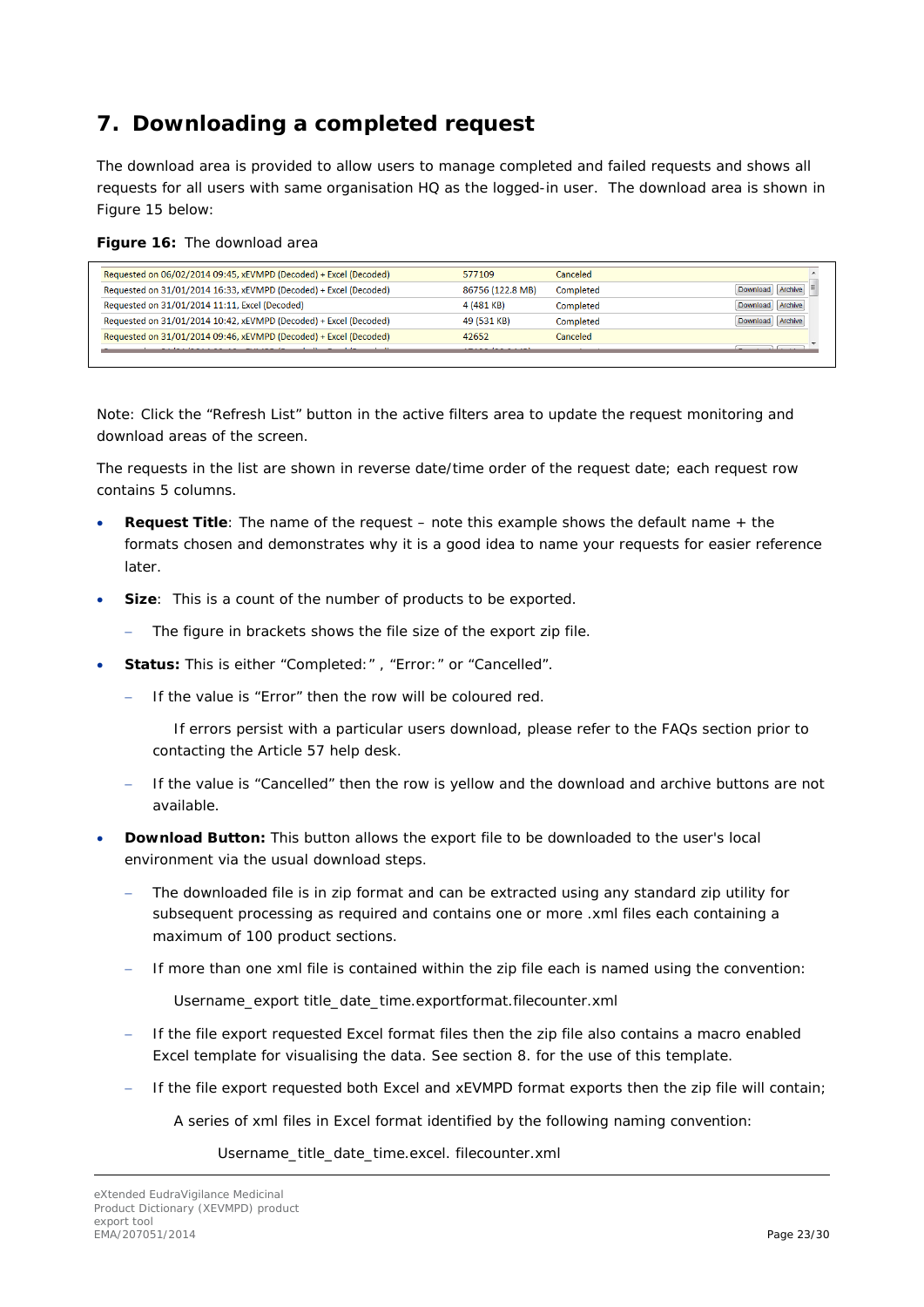The Excel Export Visualisation Template.

A series of xml files in xEVMPD format identified by the following naming convention:

Username\_title\_date\_time.xEVMPD. filecounter.xml

- If both formats were requested and more than one xml file per format is required to hold all of the exported products then each product will appear in the same position in both file series e.g. if a product appears in Excel.0012.xml in file position three then it will be the third product element of ......\_ xEVMPD.0012.xml
- <span id="page-23-0"></span>• **Archive Button:** For users that perform many exports the archive button is provided to remove exports that are no longer of any interest i.e. they failed or have been successfully downloaded and processed locally by the user. Once archived exports cannot be retrieved except by request from the EMA.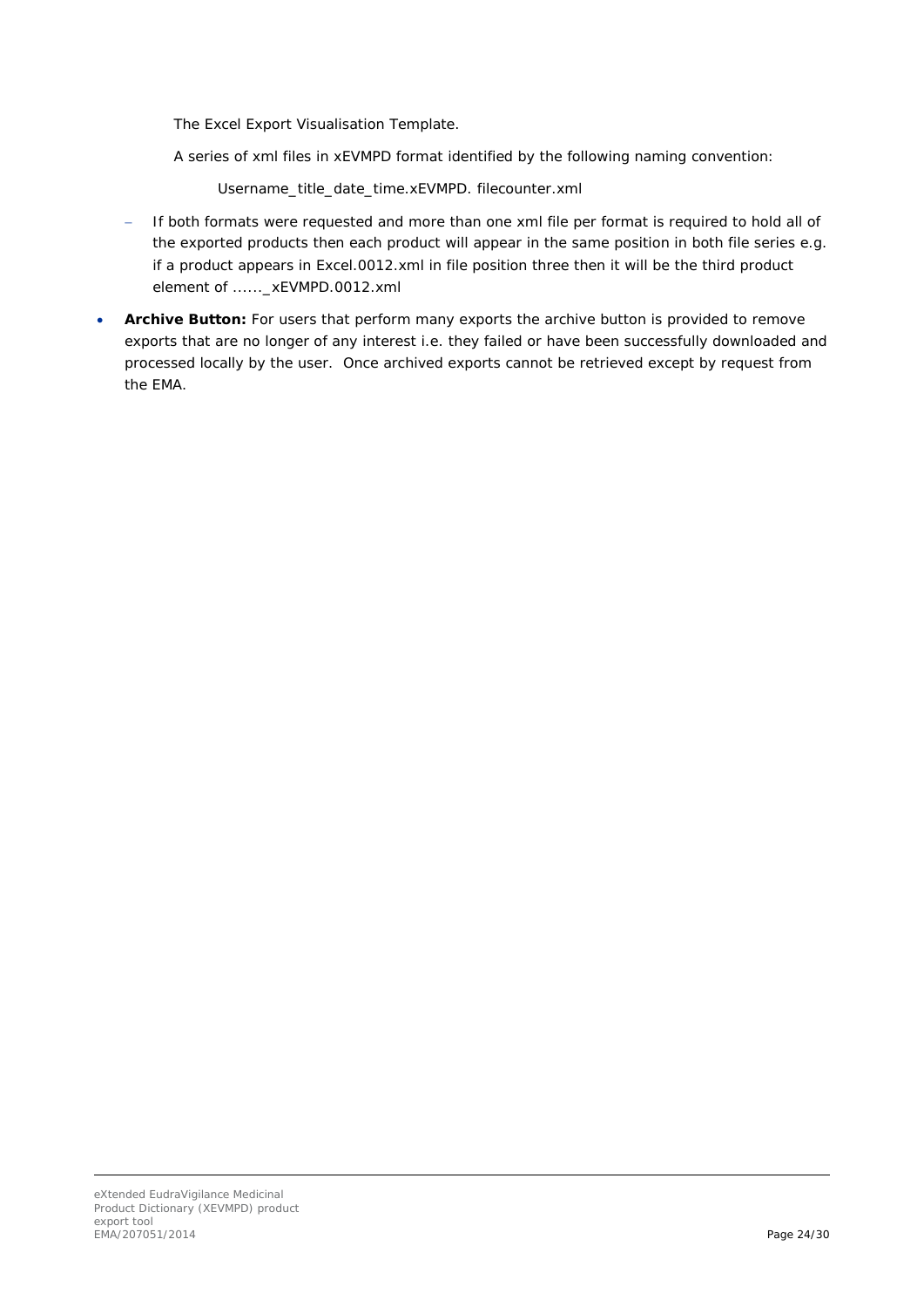## <span id="page-24-0"></span>**8. The use of Excel format exports**

This section describes the steps required to use the Excel Template to provide a view of the Excel format data in both flat table and pivot table forms. The process requires the use of Excel 2007 or later and access to a zip file extraction tool (the freely downloadable application 7-Zip is suitable for this purpose and can be obtained at: [http://www.7-zip.org/.](http://www.7-zip.org/)

- 1. Download the export as described in section [7.](#page-21-0)
- 2. Follow the user instructions for your zip utility to extract the files in the downloaded extract the desired location. It is advisable to keep each the extracted download for each export in a separate folder.
- 3. Navigate to the location containing the extracted files from step 2.
- 4. Open the file called Excel Product Export Template.xlsm using Excel, ensure that macros are enabled.
- 5. Activate the xml Import Page sheet this is a sheet with the following layout:

**Figure 17:** The xml Import Page sheet

|                                                                                      | А                 | В                          | C              | D             | E.                                    | F.                  | G                          | н                         |                | K.                                           |
|--------------------------------------------------------------------------------------|-------------------|----------------------------|----------------|---------------|---------------------------------------|---------------------|----------------------------|---------------------------|----------------|----------------------------------------------|
| 1                                                                                    |                   | <b>Replace Data</b>        |                |               |                                       |                     |                            |                           |                |                                              |
| $\overline{2}$                                                                       |                   | <b>Add Data</b>            |                |               |                                       |                     |                            |                           |                |                                              |
| 3                                                                                    |                   | <b>Fit Columns to Data</b> |                |               |                                       |                     |                            |                           |                |                                              |
| 4                                                                                    |                   |                            |                |               |                                       |                     |                            |                           |                |                                              |
|                                                                                      |                   |                            |                |               |                                       |                     | <b>Dev Product Sponsor</b> | <b>Dev Prod Name Data</b> |                | <b>Authorised Product MAH</b>                |
| 5                                                                                    |                   |                            |                |               |                                       |                     |                            |                           |                |                                              |
|                                                                                      |                   |                            |                |               |                                       |                     |                            |                           | <b>Dev</b>     |                                              |
|                                                                                      |                   |                            |                | <b>Sender</b> |                                       |                     |                            | <b>Dev</b>                | <b>Product</b> |                                              |
|                                                                                      | <b>Product EV</b> |                            | <b>Product</b> | Local         |                                       | <b>Sponsor</b>      | <b>Sponsor</b>             | <b>Product</b>            | Other          |                                              |
| 6<br>$\overline{7}$                                                                  | Code              |                            |                |               | File Ref • Type • Code • Product Name | $\blacksquare$ Code |                            |                           |                | V Name V Code V Name V MAH Code V MAH Name V |
|                                                                                      |                   |                            |                |               |                                       |                     |                            |                           |                |                                              |
|                                                                                      |                   |                            |                |               |                                       |                     |                            |                           |                |                                              |
|                                                                                      |                   |                            |                |               |                                       |                     |                            |                           |                |                                              |
|                                                                                      |                   |                            |                |               |                                       |                     |                            |                           |                |                                              |
| $\begin{array}{r} 8 \\ 9 \\ \hline 10 \\ 11 \\ 12 \\ 13 \\ 14 \\ \hline \end{array}$ |                   |                            |                |               |                                       |                     |                            |                           |                |                                              |

- 6. Click the Replace Data button to obtain a list of Excel format files which are contained in the same location as the template, having selected your file(s) click the "Open" button on the file dialog box – this will cause the template to load the selected xml data which may take some time
	- a. You may navigate to other locations as required;
	- b. You may select one or more files.
- 7. Once the files in 6 have loaded you may either replace the data completely using the replace data button or append more data to the bottom of it using the "Add Data" button.
- 8. Once all export data required is you may click the "Fit Columns to Data" button which sizes all columns in the export to show all of the data, you may need to do this several times depending on the data imported.
- 9. You may now use the auto filter buttons on each column heading to examine the data.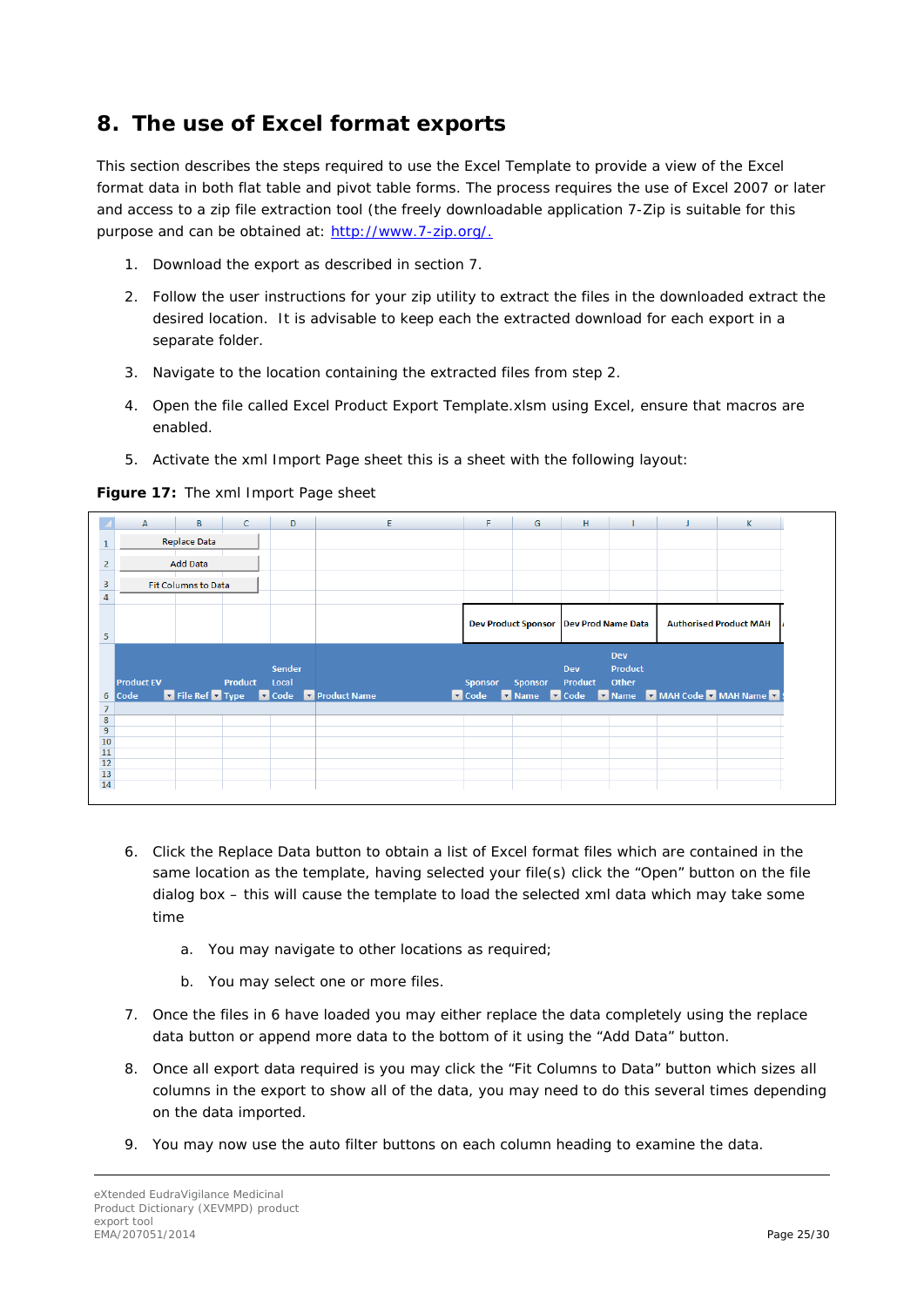10. To see a pivot table view of the data activate either the Authorised or Development products sheet;



| <b>EMA Entity Relink Ver 下</b><br>(blank) |                                        | <b>Hide Blanks</b>                                                           | <b>Show Blanks</b><br><b>Fit Columns to Data</b><br>Refresh Column Filters Values<br>Refresh Data Table |                          |                     |  |
|-------------------------------------------|----------------------------------------|------------------------------------------------------------------------------|---------------------------------------------------------------------------------------------------------|--------------------------|---------------------|--|
|                                           | <b>xEVMPD Storage Data for Product</b> |                                                                              |                                                                                                         |                          | Name Data           |  |
| <b>Product EV</b><br>×.<br>Code           |                                        | File Ref $\vert \mathbf{v} \vert$ First Submitted<br>$\overline{\mathbf{v}}$ | Last Update<br>÷                                                                                        | $\mathbf{v}$<br>Owner ID | <b>Product Name</b> |  |
| Θ                                         | Θ                                      | Θ                                                                            | Θ                                                                                                       | Θ                        | Θ                   |  |
|                                           |                                        |                                                                              |                                                                                                         |                          |                     |  |

- 11. Use the buttons and report filters at the top of the page to build a pivot view of the data as follows;
	- a. Refresh Data Table clicking this button populates the pivot table with the data from the xml import sheet;
	- b. Refresh Column Filters Values from time to time Excel pivot tables "remember" values from previous data – before using the column filters to hide or show rows of data it is best to click this button to ensure that the correct values are contained in the lists presented;
	- c. Fit columns to data adjusts the column widths of all columns to the display the widest value;
	- d. Hide/Show blanks by default Excel displays empty cells in a pivot table with the value "(blank)" this can make the table difficult to read, the hide button and show button dictate whether or not the "(blank)" values are visible. Note that when expanding sections with hide blanks activated it may be necessary to click the button again to hide blank values that become visible as the work area is expanded;
	- e. EMA Entity Relinked filter there is a sheet level filter in the top left hand corner of the page that can be used to show relinked data, un-relinked data or both by selecting value accordingly. In Excel versions pre 2010 this will show the following text and is not available so all data will be displayed;
		- i. "This shape represents a slicer. Slicers can be used in at least Excel 2010.

If the shape was modified in an earlier version of Excel, or if the workbook was saved in Excel 2003 or earlier, the slicer cannot be used."

12. Continue adding more data and refreshing the pivot tables as required.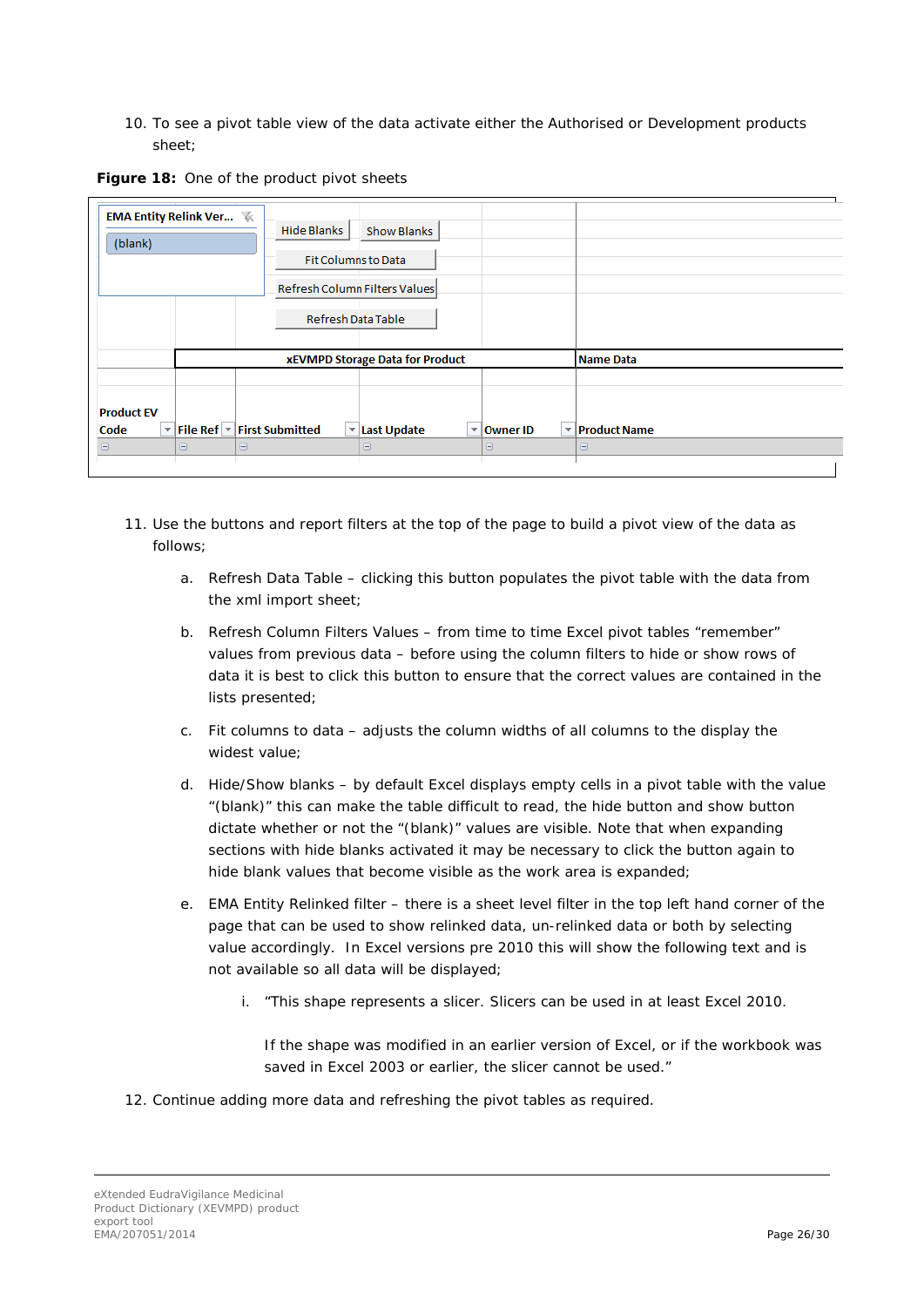## <span id="page-26-0"></span>**9. Quick reference guide**

### <span id="page-26-1"></span>*9.1. Quick Guide*

The steps required to prepare an export are as follows:

- 1. Log on to [https://eudravigilance.ema.europa.eu/evmpdex/;](https://eudravigilance.ema.europa.eu/evmpdex/)
- 2. Using the fields in the filter section prepare an export which targets the products required in the export. Most controls behave very similarly to those in EV WEB. See section [4;](#page-6-0)
- 3. Set the export format and give the export a title. See section [5;](#page-17-0)
- 4. Request the export. See section [5.1.4;](#page-19-0)
- 5. Monitor the export queue until the export is completed. See section [6;](#page-19-1)
- 6. Download the export to your local environment for further use. See section [7.](#page-21-0)

### <span id="page-26-2"></span>*9.2. FAQs*

#### <span id="page-26-3"></span>**9.2.1. User Access**

- 1. Where is the export tool located?
	- a. <https://eudravigilance.ema.europa.eu/evmpdex/> b.
- 2. Can I bookmark that location?
	- a. Yes
- 3. Why am I refused access?
	- a. This may be because you don't have sufficient user privileges or your organisation does not have the correct profile; the message you receive should give you more information. Refer to Section [2. Accessing the export tool.](#page-2-1)
- 4. Which user name/password should I use?
	- a. The one that was issued to you when you registered for a EudraVigilance account. If you have changed your password use the latest value.
- 5. I have forgotten my user name/password what should I do
	- a. Apply for a reminder from the registration team by email to [EudraVigilanceRegistration@ema.europa.eu](mailto:EudraVigilanceRegistration@ema.europa.eu) quoting salient details e.g. name, organisation etc.
- 6. Why didn't the system ask me for a password?
	- a. You are already logged on in an EV WEB session
- 7. Why won't the system work on my computer?
	- a. It is likely that your system does not meet the stated system requirements, refer to Section [2.2. System Requirements](#page-3-2) for further details.

### <span id="page-26-4"></span>**9.2.2. Filters**

- 1. What happens if I don't set any filters?
	- a. All of your products and those of your HQ and all other affiliates will be exported subject to certain date restrictions for authorised products.
- 2. Why do I have to hit refresh before a filter is populated?
	- a. This is to enhance the performance of the system; some of the filters have to check in big lists for values used in many thousands of products. Loading all of this data when it might not be needed to prepare the export would slow the application down.
- 3. Why are some labels blue?
	- a. These indicate filters where a selection has been made.
- 4. I used a filter and its label is not blue why not?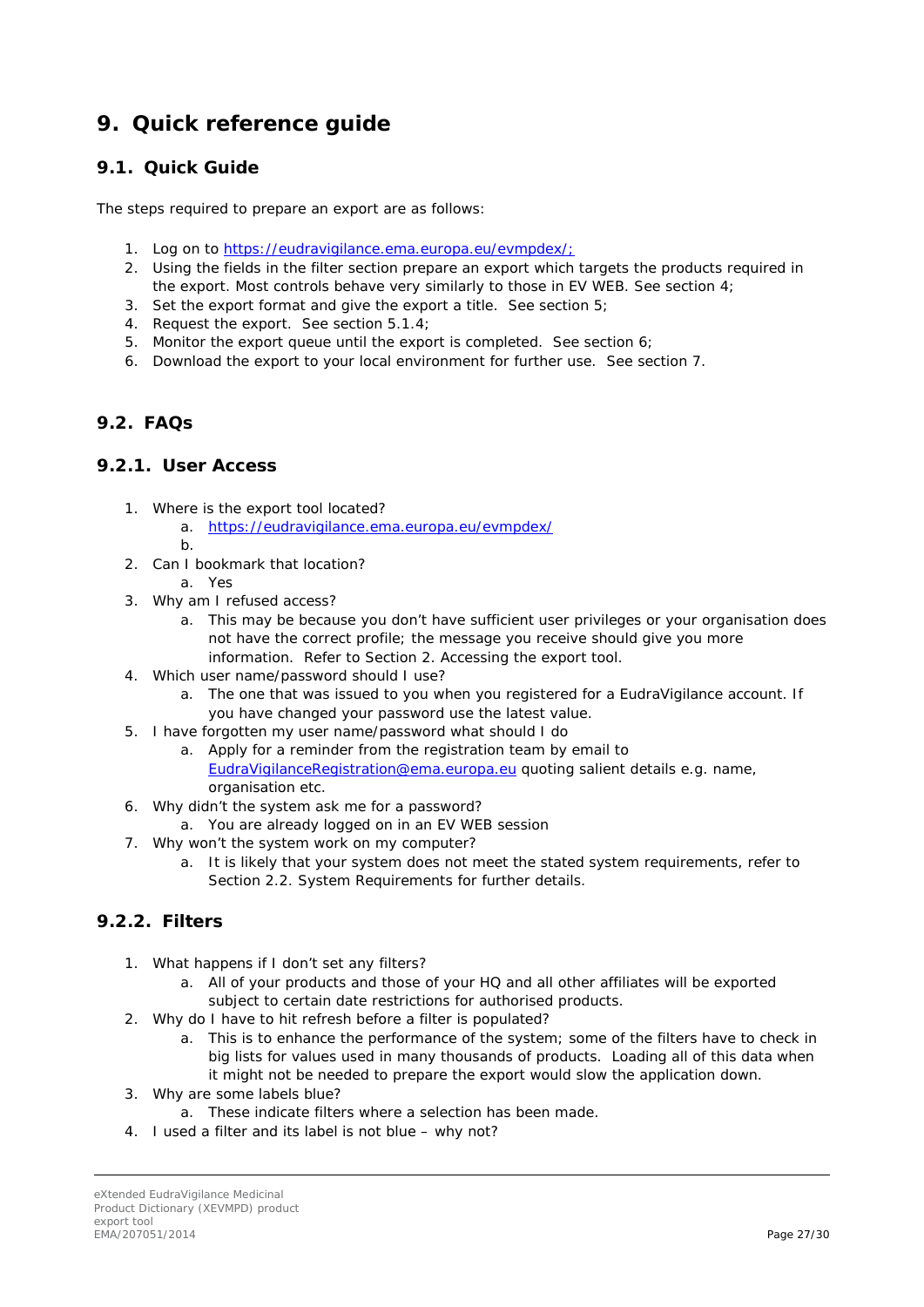- a. Although you visited a filter you have not selected any of the presented values therefore the filter is not used.
- 5. My filter is blue but it doesn't make any difference to the results count or preview, why not?
	- a. It is possible that the filter is inactivated check that the filter label is not in strikethrough text in the Active Filters area.
	- b. It is possible that other filters prevent a particular filter from making the expected difference - try making some filters inactive in the Active Filters area to see the effect on the export count.
- 6. I have set the filters that I think I need but the product count is zero or not what I expected, what could cause this?
	- a. You may have set filters which mean that no product can fulfil all of the filter fields, try making some inactive in the Active Filters area to see the effect on the export count.

### <span id="page-27-0"></span>**9.2.3. Requesting an Export**

- 1. Why won't the system accept my request?
	- a. The combination of filters that you have made excludes all of your products.
- 2. What is the difference between xEVMPD format and Excel format and why would I want it decoded?
	- a. xEVMPD is a valid format that can be resubmitted after editing whilst Excel format cannot be used for submitting messages.
	- b. Decoding makes the data easier to understand for a human because it contains the value of codes for referenced data.
- 3. Why should I bother to give my export a title?
	- a. Giving a title we make it easier to identify particular exports if you, or your organisation, make many requests.
- 4. Should I include the date or format in my export title?
	- a. This is not advised because the system will add this information to the title.

### <span id="page-27-1"></span>**9.2.4. Monitoring an Export**

- 1. Why does the monitoring area say that my export of few products is likely to take a long time?
	- a. Export requests are added to the queue in the order in which they arrive although you cannot see them there a many requests in the queue in front of yours.
- 2. I don't need my export anymore and it is still in the queue what should I do? a. Please cancel the request to free up processing time for other users.
- 3. The system says that my export is in the queue and the count of progress is not changing or its time to completion is not changing why not?
	- a. In order to update the time to completion you need to click the "Refresh Lists" button

### <span id="page-27-2"></span>**9.2.5. Downloading an Export**

- 4. My export has failed what should I do?
	- a. Unfortunately there is no option but to repeat the request and delete the failed export. If the problem persists please contact the Article 57 help desk
- 5. I don't need my export anymore and it is still in download area what should I do? a. Please archive the request to free up screen space.
- 6. I requested both Excel and xEVMPD files in the same export how can I tell them apart?
	- a. Excel files contain the text ".Excel.filenumber.xml whilst xEVMPD files contain .xEVMPD.filenumber.xml
- 7. I have extracted an export and there are many xml files why?
	- a. The limit of the number of products within any one xml file is 100 since you requested more products than this you have many files each containing a maximum of 100 files in your zip file.